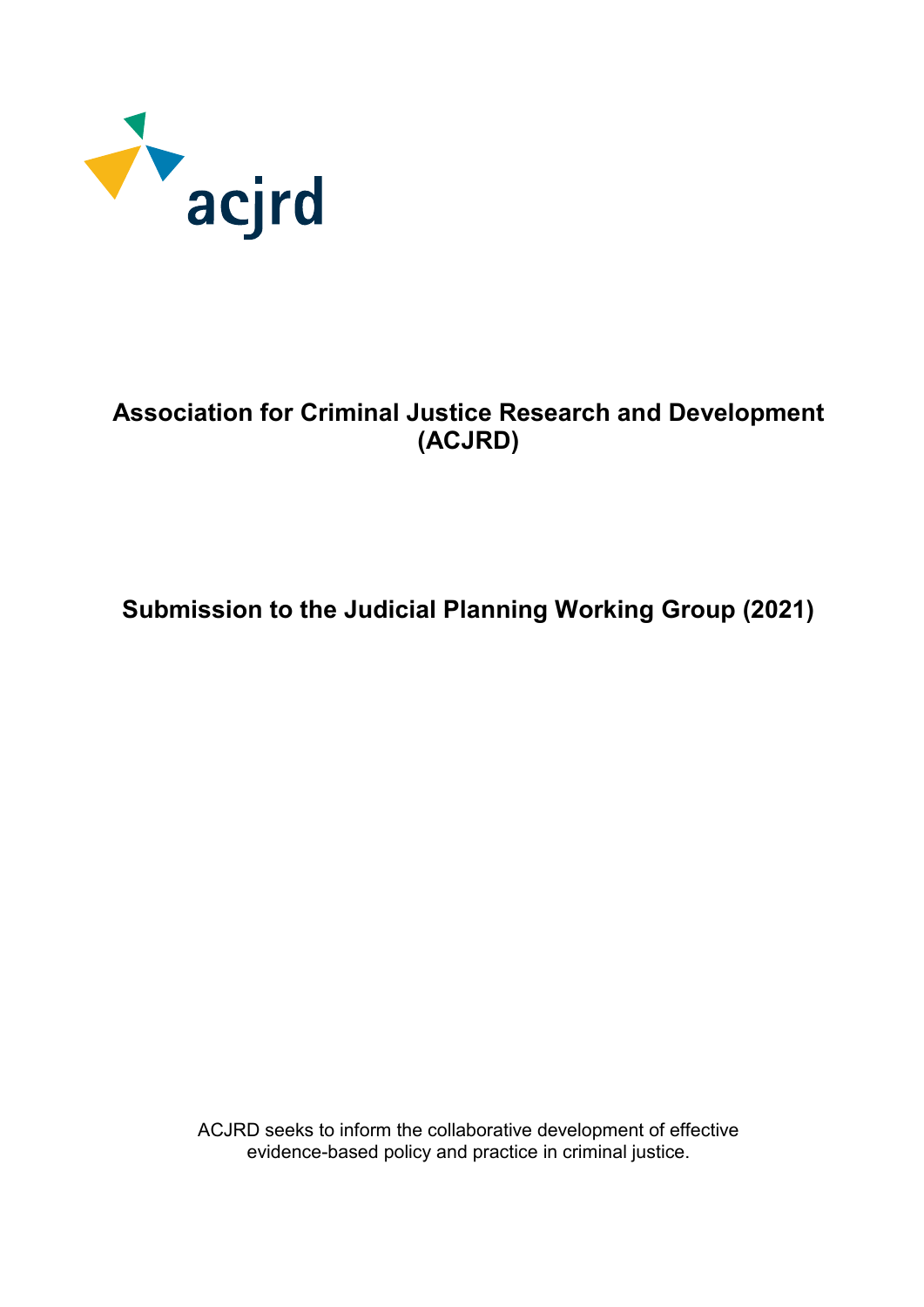### **CONTENTS**

### **Table of Contents**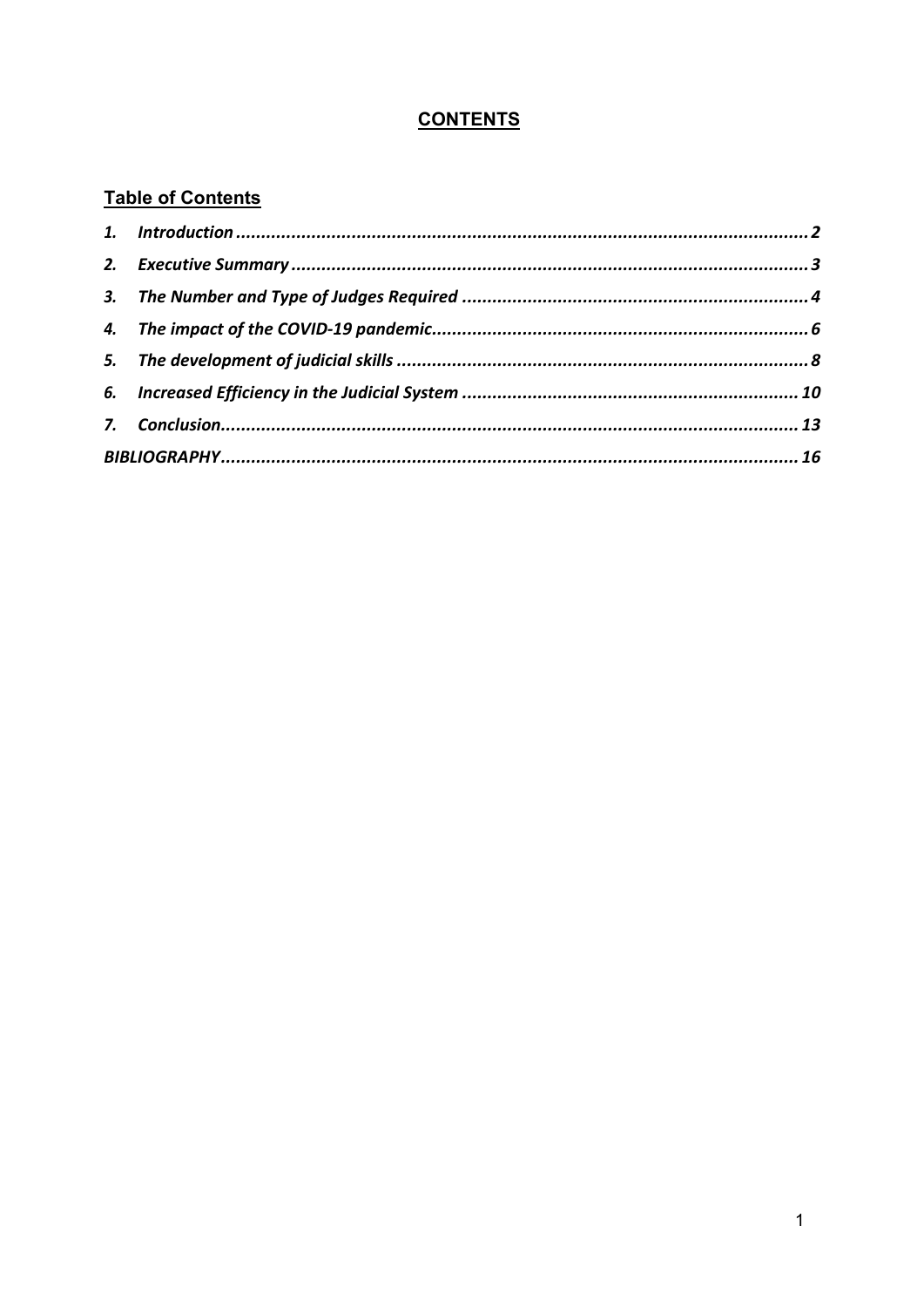#### <span id="page-2-0"></span>**1. Introduction**

- **1.1** The Association for Criminal Justice Research and Development (ACJRD) is a nongovernmental, voluntary organisation which seeks to inform the collaborative development of effective evidence-based policy and practice in criminal justice. It does so mainly by providing a forum where experienced personnel can discuss ways of working in an informal setting, by promoting study and research in the field of criminal justice and by promoting the highest standards of practice by professionals associated with criminal justice.
- **1.2** The ACJRD's membership is varied but is largely comprised of organisations which, and individuals who, have experience working within the criminal justice system with a strong interest in criminological matters. These include legal practitioners, academics, Criminal Justice Agencies and NGOs.
- **1.3** The ACJRD's approach and expertise is therefore informed by the 'hands on' expertise of practitioners, academics and agencies who deal with various aspects of the criminal justice system enhanced by the contribution of people with diverse experiences, understandings and practices.
- **1.4** However, the views expressed in this submission are those of ACJRD in its independent capacity and are not those of individual ACJRD members or member organisations or agencies or their employees.
- **1.5** The ACJRD welcomes this opportunity to make a submission to the Department of Justice in relation to the newly established Judicial Planning Working Group (the '**Working Group'**). The purpose of this submission is to provide a summary of the ACJRD's views regarding the following themes:
	- **1.5.1** The number and type of judges required in Ireland in the next five years, and longer term to ensure the efficient administration of justice.
	- **1.5.2** The impact of the COVID-19 pandemic, demographic changes, and implications of Brexit in regard to court caseloads and the subsequent resource requirements.
	- **1.5.3** The development of judicial skills.
	- **1.5.4** The extent to which efficiencies in case management and working practices, as well as enhanced digital technology, could help in meeting additional service demands, improving services, and access to justice.
- **1.6** The Department, in its Open Consultation document, identified these four "themes"[1](#page-2-1). This submission will begin with an executive summary of the ACJRD's recommendations. It will then examine each of the four themes in turn.

<span id="page-2-1"></span> <sup>1</sup> Department of Justice, 'Open Consultation – Judicial Planning Working Group' (Department of Justice, October 2021) <https://www.justice.ie/en/JELR/Pages/Open-Consultation%E2%80%93Judicial-Planning-Working-Group> accessed 1 November 2021.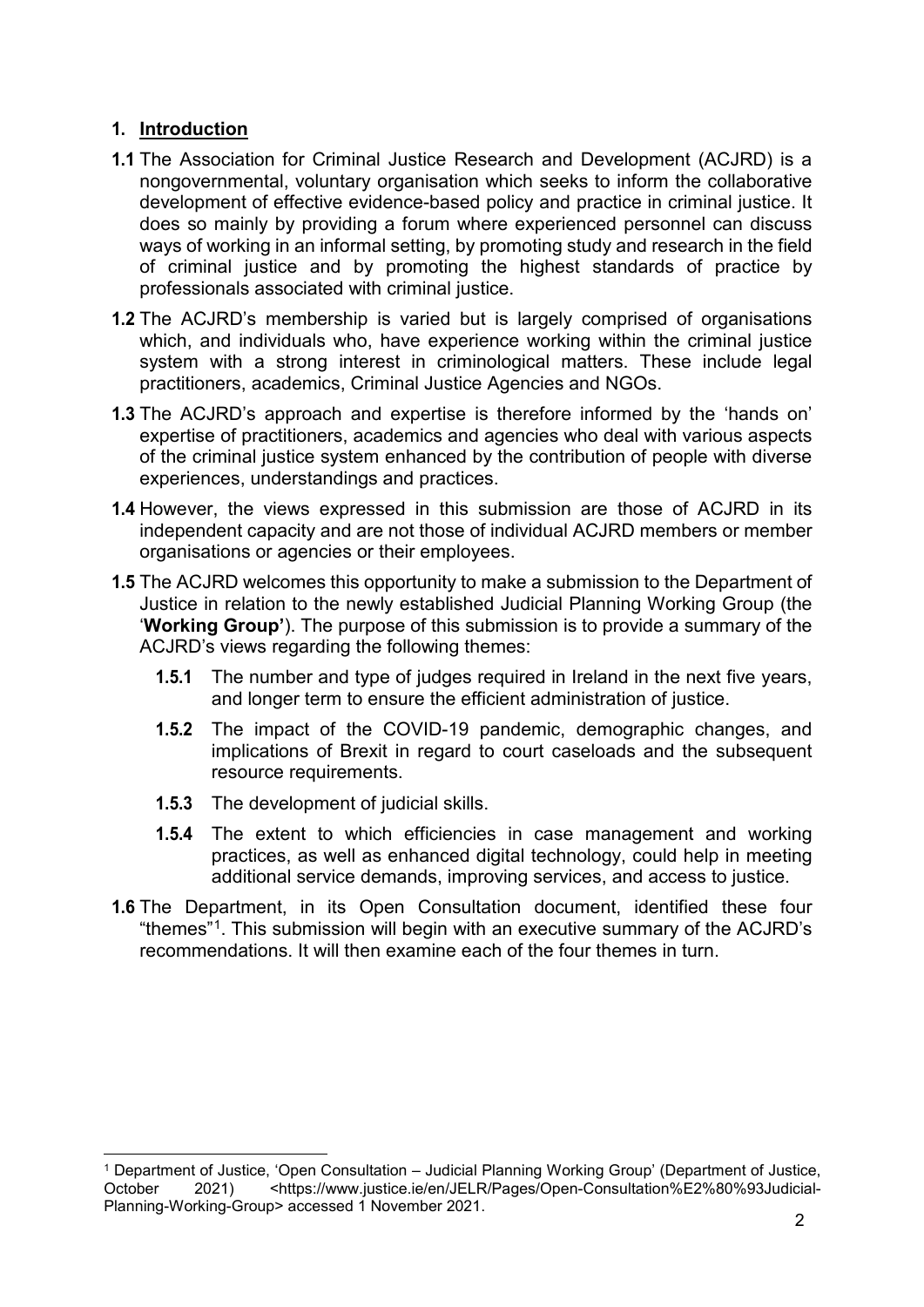### <span id="page-3-0"></span>**2. Executive Summary**

The ACJRD supports the establishment of the Judicial Planning Working Group and considers that their role in considering the number of, and type of, judges required to ensure the efficient administration of justice over the next five years will promote further efficiency within the Irish justice system.

The ACJRD submits that consideration should be given to further extending the number of judges at every level in the Irish judiciary. The ACJRD's recommendations are based on an awareness of the impact of COVID-19 on wait times for judicial hearings, as well as academic and judicial commentary on the same.

With regard to each of the four themes set out by the Department, the ACJRD responds as follows:

- Theme 1 *The number and type of judges required in Ireland in the next five years, and longer term to ensure the efficient administration of justice*: The ACJRD supports an amendment to current legislation which would allow for an expansion of the number of judges in Irish Courts, in line with international best practice.
- Theme 2 *The impact of the COVID-19 pandemic, demographic changes, and implications of Brexit in regard to court caseloads and the subsequent resource requirements*: The ACJRD submits that some of the COVID-19 emergency response measures taken by the Courts Services and the Judiciary should be developed to enhance the agility and sustainability of the Justice System beyond the current crisis, into the future.
- Theme 3 *The development of judicial skills*: The ACJRD recommends that the Judicial Studies Committee ensure international best practice when establishing and introducing new courses for Irish judges.
- Theme 4 *The extent to which efficiencies in case management and working practices, as well as enhanced digital technology, could help in meeting additional service demands, improving services, and access to justice*: The ACJRD recommends that prior to the broad introduction of any enhanced digital technologies, the Department of Justice conduct rigorous pilot testing, all well as researching international best practice in the area, to ensure the fairness of such a system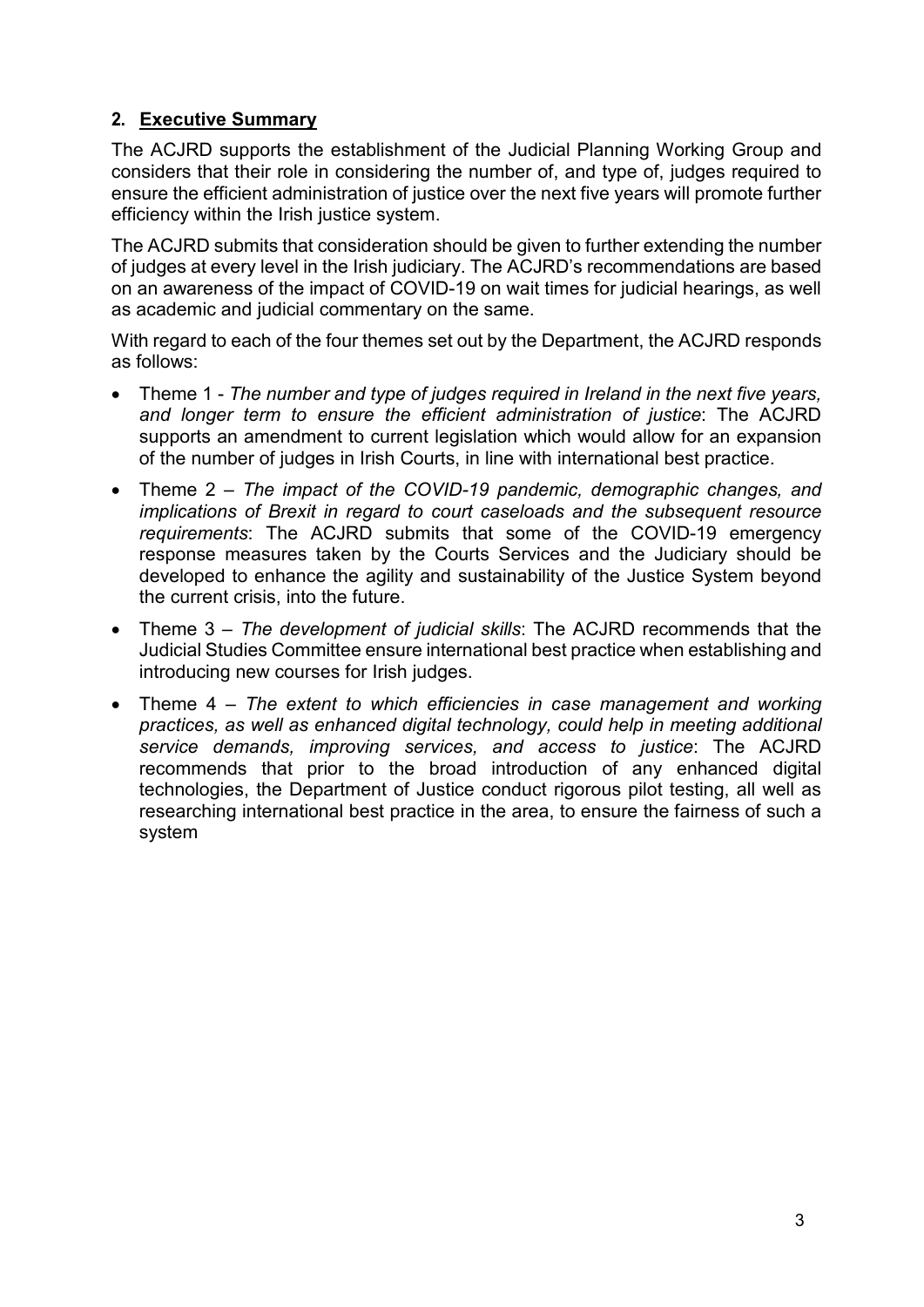#### <span id="page-4-0"></span>**3. The Number and Type of Judges Required**

- **3.1** In 2018, the European Commission for the Efficiency of Justice (the '**CEPEJ**') published a report that found that Ireland spends just 0.1% of GDP on the judicial system, the lowest of the 46 jurisdictions examined. On average in the jurisdictions examined, there were 21 judges per 100,000 people. In Ireland, that number is just 3.3 per 100,000 people.[2](#page-4-1)
- **3.2** In addition to the above, the CEPEJ uses a 'clearance rate' to measure how efficiently courts systems deal with their caseload and this is calculated by comparing the number of resolved cases with the number of incoming cases. A score lower than 100% indicates that a backlog is increasing. It was found that for civil cases, Ireland scored poorly, with a figure of 63.1% in courts of first instance. Only Iceland scored worse in this category, though the Irish figure rose to 90.3% in courts of highest instance.[3](#page-4-2) However, it was also noted in the report that in Ireland, 'a substantial number of completed cases are not recorded as such because parties are generally not required to notify the court if cases have been settled or are not being pursued further'. [4](#page-4-3) Consequently, the reported clearance rate appears lower than the actual clearance rate.
- **3.3** The report did outline that European legal systems which had been influenced by 'Germanic law' (i.e. Austria, Bulgaria, Germany, Greece, etc) tended to have more judges per head of population than other states.<sup>[5](#page-4-4)</sup> It also stated that Eastern European countries 'traditionally [have] a very high per inhabitant rate of judges and civil servants'. [6](#page-4-5) In contrast, it was found that countries with legal systems inspired by 'Nordic law, Common law or Napoleonic law', have a lower rate of professional judges per 100 000 inhabitants.<sup>[7](#page-4-6)</sup> This applies in particular to Belgium, Denmark, France, Ireland, Italy, Malta, the Netherlands, Norway, Spain, Sweden, UK - England and Wales, UK - Northern Ireland and UK - Scotland.<sup>[8](#page-4-7)</sup>
- **3.4** Due to the increased backlog of cases caused during the COVID-19 pandemic, the Irish Government had committed itself to appointing the new High Court judges, to deal with anticipated pressure on the courts. The Civil Law (Miscellaneous Provisions) Act 2021 provided for the provision of an additional 5 High Court Judges (raising the total number of High Court Judges to 42).[9](#page-4-8)
- **3.5** This figure was criticised by Ms Justice Mary Irvine, President of the High Court. In an interview in July 2021. She stated that the figure fell far short of the number of new High Court judges required, which was 17, and that the High Court was in a 'desperate scenario', and operating a 'third-rate system' due to this shortage.<sup>[10](#page-4-9)</sup> Minister for Justice Heather Humphreys defended the number of judges appointed, stating that it was 'one of the largest increases in judges in living memory'.<sup>[11](#page-4-10)</sup>

<span id="page-4-6"></span><sup>7</sup> Ibid.

<span id="page-4-1"></span> <sup>2</sup> European Commission for the Efficiency of Justice, 'European Judicial Systems: CEPEJ Evaluation Report' (2020), 46.

<span id="page-4-2"></span><sup>3</sup> Ibid, 115.

<span id="page-4-3"></span><sup>4</sup> Ibid, 114.

<span id="page-4-4"></span><sup>5</sup> Ibid, 47.

<span id="page-4-5"></span> $6$  Ibid.

<span id="page-4-7"></span><sup>8</sup> Ibid.

<span id="page-4-8"></span><sup>9</sup> Civil Law **(**Miscellaneous Provisions) Act 2021, section 8.

<span id="page-4-9"></span><sup>10</sup> Stuart Gilhooly, 'The Pandemic President' (2021) 88 The Parchment 6-8.

<span id="page-4-10"></span><sup>11</sup> Cormac McQuinn, 'Pent-up demand' in courts for debt cases as Covid protections end, Minister told' (The Irish Times 19 July 2021) <https://www.irishtimes.com/news/politics/pent-up-demand-in-courts-fordebt-cases-as-covid-protections-end-minister-told-1.4623906> accessed 4 November 2021.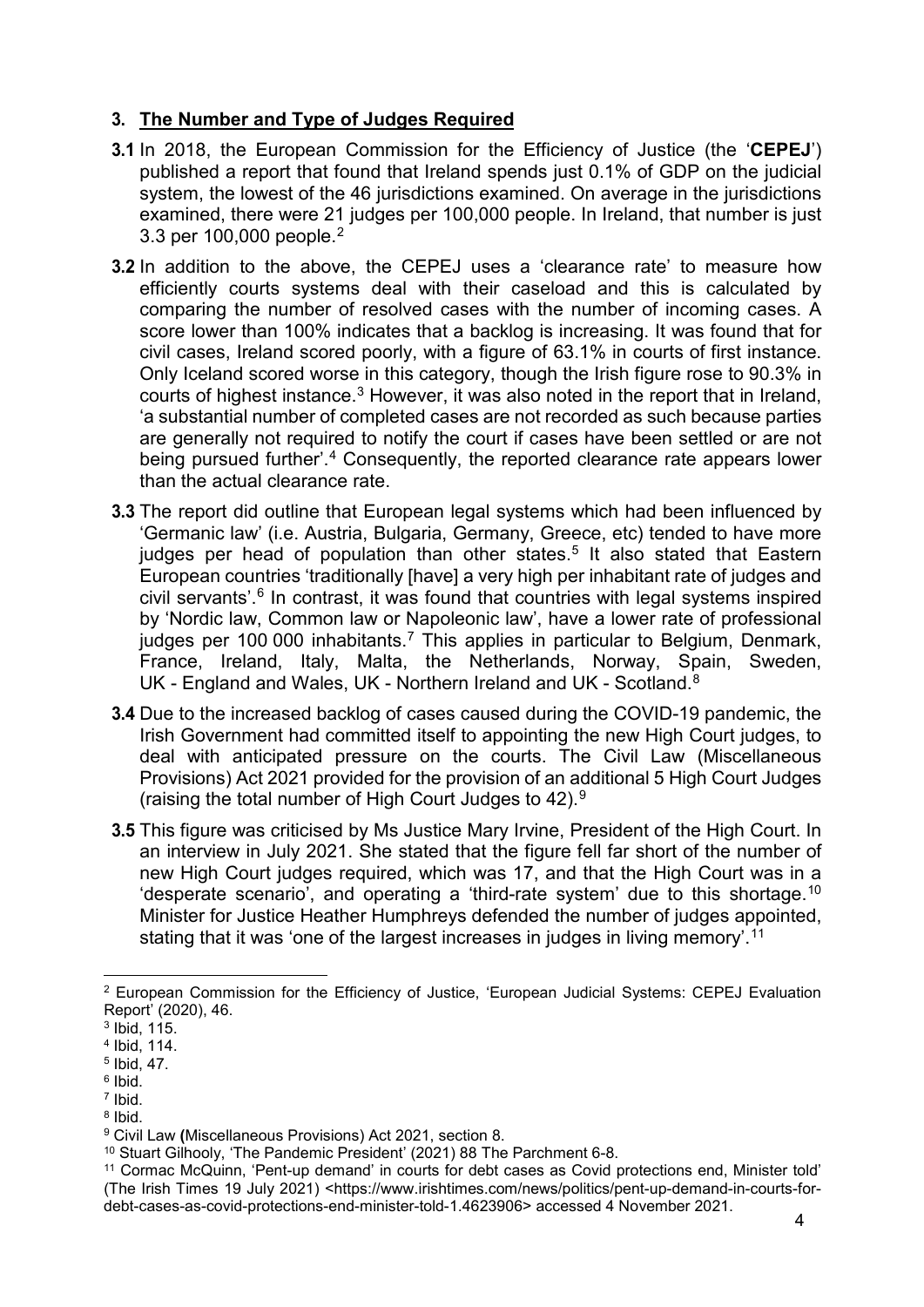- **3.6** Following the appointment of the new judges, Ms Justice Irvine pointed out that none of the new judges would be able to sit until November, as they had not yet received their warrants of appointment.[12](#page-5-0) She stated in court that she would have 'no option' but to cancel a 'substantial amount' of trials and hearings, including potentially rape and murder cases, due to the shortage of judges.[13](#page-5-1) Following Ms Justice Irvine's announcement, the appointment of the new judges was moved up to October, to prevent cases being cancelled.[14](#page-5-2)
- **3.7** The ACJRD submits that with the easing of COVID-19 restrictions, as well as longterm population growth, a predictable judicial retirement rate, and the increase in complex litigation, the backlog in the Courts Services and the scarcity of judges should have been foreseeable issues. To combat a growing backlog of cases, and a shortage of judges the ACJRD has several initial recommendations.
	- **3.7.1** The ACJRD recommends a review of the current legislation which regulates the number of Irish judges, and would support an expansion of the number of judges in Irish Courts, at every level. Prior to the appointment of additional judges however, the ACJRD recommends a critical review of the impact of any initiatives previously introduced to reducing court backlogs and waiting lists. In particular, the ACJRD recommends a review of the effectiveness of the Court of Appeal in reducing waiting times and backlog for Supreme Court cases.
	- **3.7.2** In conjunction with the appointment of any new judges, the ACJRD recommends a review of the duration of the sitting year of all courts, and in particular, the High Court (including the Central Criminal Court), where delays seem to be quite severe.
	- **3.7.3** Prior to the appointment of any new judges, the ACJRD recommends an immediate review of every court in Ireland, across every level, which would include the estimated retirement age of judges, an examination of the waiting times for cases to be heard in each court, and an examination of how cases are being granted priority over others in each court. The ACJRD also recommends a review of the volume of cases heard in each court, including the types of cases. Once this review is concluded, one may then have a better idea of what judges are required, and for which courts they will be required.
	- **3.7.4** The ACJRD recommends that the Working Group conduct extensive research and give consideration to international best practice on judicial appointment levels, and examine current backlogs, future population growth, future judicial retirement, and future developments in the use of technology in courts.
	- **3.7.5** The ACJRD recommends that the Working Group conduct a consultation with currently sitting judges in Irish Courts, to consider their workloads over

<span id="page-5-0"></span> <sup>12</sup> 'The Irish Times view on court resources: running out of judges' (The Irish Times 4 October 2021) <https://www.irishtimes.com/opinion/editorial/the-irish-times-view-on-court-resources-running-out-ofjudges-1.4690930> accessed 4 November 2021.

<span id="page-5-1"></span><sup>13</sup> Mary Carolan and Pat Leahy, 'Judicial appointments to be rushed through after cases cancelled' (The Irish Times, 1 October 2021) <https://www.irishtimes.com/news/crime-and-law/courts/high-court/judicialappointments-to-be-rushed-through-after-cases-cancelled-1.4688755> accessed 4 November 2021.

<span id="page-5-2"></span><sup>14</sup> Colm Keena, 'Submissions invited on resourcing of courts' (The Irish Times 18 October 2021) <https://www.irishtimes.com/news/crime-and-law/submissions-invited-on-resourcing-of-courts-1.4703064> accessed 4 November 2021.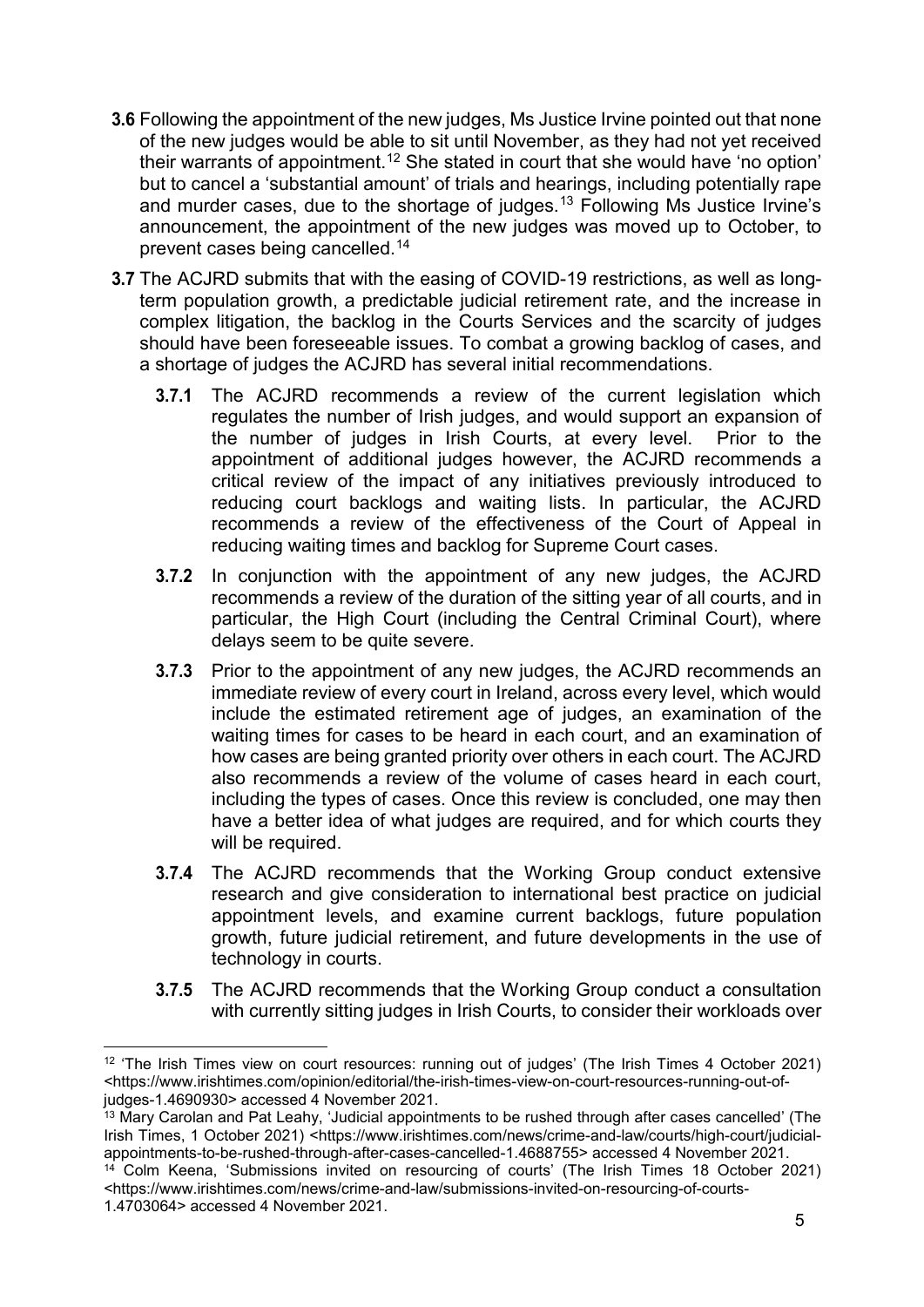the previous five years, waitlists, and recommendations for future appointments.

- **3.7.6** The ACJRD recommends an extensive review of the type of cases waiting to be heard in all courts, in order to ascertain whether there is a need to appoint 'specialised' judges to deal with specific types of cases. These judges would deal with specific cases within their specialty.
- **3.7.7** The ACJRD recommends that the Working Group conduct a specific examination on the length of time accused persons are being remanded in custody prior to trial, and consider international best practice in this area.
- **3.7.8** The ACJRD recommends that any proposal for the appointment or allocation of additional judges to the criminal courts should be preceded by 'an assessment of the impact which this would have on the court accommodation and facilities that are available, or that would be required, for victims and other persons participating in or attending sexual offence trials'.[15](#page-6-1) This is in conjunction with recommendation 8.4 laid down in the 'Supporting a Victim's Journey: A plan to help victims and vulnerable witnesses in sexual violence cases' implementation plan.<sup>[16](#page-6-2)</sup>

#### <span id="page-6-0"></span>**4. The impact of the COVID-19 pandemic**

- **4.1** Prior to the current pandemic, the ACJRD had decided to recommend that Court lists be staggered so that cases are listed at different times throughout the day, as is the practice in other countries such as Germany.<sup>[17](#page-6-3)</sup> We had also decided to recommend that more of the work currently done in the Courtroom on remand dates, which require the presence of the accused, should be done administratively between court appearances, which should be less frequent. In fact, the COVID-19 pandemic has precipitated and hastened some of those changes and it is anticipated by some stakeholders that those changes will be maintained postpandemic. Accused persons on bail are not currently required to appear at 10:30am on each remand date. Remands in absence for procedural Court hearings are commonplace and lists are staggered to improve efficiency and facilitate social distancing in many Courts nationwide. The ACJRD has previously suggested<sup>18</sup>, and continues to recommend, that some of the COVID-19 emergency response measures taken by the Courts Services and the Judiciary should be developed to enhance the agility and sustainability of the Justice System beyond the current crisis, into the future.
- **4.2** The ACJRD has previously submitted<sup>[19](#page-6-5)</sup> that the requirement to socially distance is the greatest immediate challenge facing the justice system generally and the

<span id="page-6-1"></span> <sup>15</sup> Department of Justice and Equality, 'Supporting a Victim's Journey**:** A plan to help victims and vulnerable witnesses in sexual violence cases' (Department of Justice and Equality, October 2020) 58, available at:

<sup>&</sup>lt;https://www.justice.ie/en/JELR/Supporting\_a\_Victims\_Journey.pdf/Files/Supporting\_a\_Victims\_Journe y.pdf>.

<span id="page-6-2"></span> $16$  Ibid.

<span id="page-6-3"></span><sup>&</sup>lt;sup>17</sup> Charles Kuhn and Oliver Kipper, 'UK Should Consider Germany's Model For Criminal Justice' (Law360,<br>June 2020) sett the www.law360.com/articles/1280859/uk-should-consider-germany-s-model-for- $\text{th}\frac{1}{2}$  -thttps://www.law360.com/articles/1280859/uk-should-consider-germany-s-model-forcriminal-justice> accessed 4 November 2021.

<span id="page-6-4"></span><sup>&</sup>lt;sup>18</sup> Association for Criminal Justice Research and Development, 'Submission to the Department of Justice and Equality: Criminal Justice Sector Strategy' (ACJRD August 2020), 6, available at:

[<sup>&</sup>lt;https://www.acjrd.ie/images/PDFs/development/ACJRD\\_Submission\\_on\\_Criminal\\_Justice\\_System\\_Str](https://www.acjrd.ie/images/PDFs/development/ACJRD_Submission_on_Criminal_Justice_System_Strategy_-_August_2020.pdf) ategy - August 2020.pdf>.

<span id="page-6-5"></span> $19$  Ibid.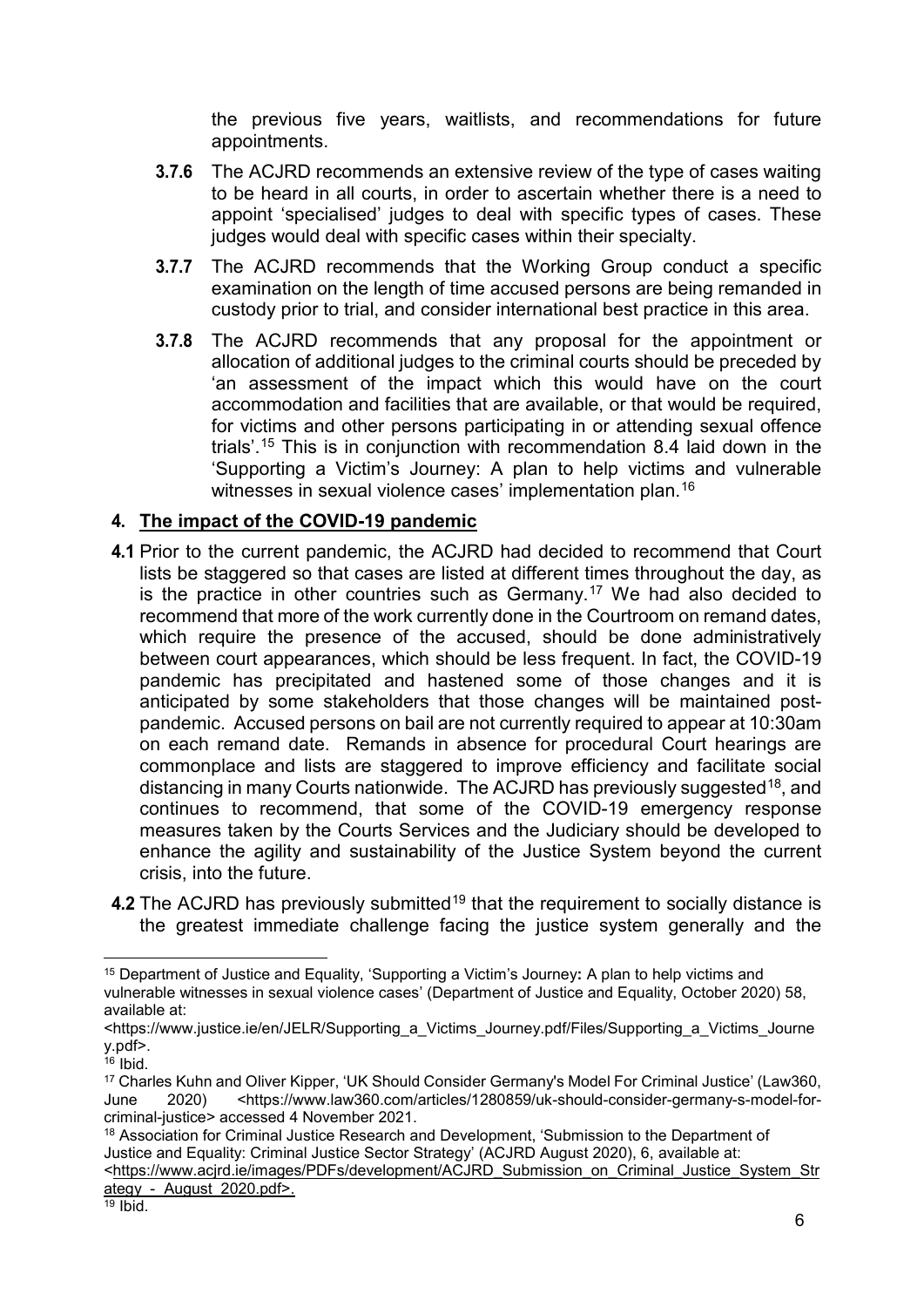criminal justice system in particular, to keep the numbers of people in Courthouses to a minimum while ensuring continued access to justice. Technology provides a solution, which is not without risk particularly for vulnerable accused persons and vulnerable victims. This is outlined further below.

- **4.3** The ACJRD has also previously submitted<sup>[20](#page-7-0)</sup> that that the standard practice of compelling all persons summonsed or bailed to appear in Court for the start of the Court list is inefficient, leading to overcrowding of courtrooms, excessive demand on the Court Sergeant, frustration of cases, and delays. The ACJRD continues to recommend that some of the practices developed to manage the pandemic in the Criminal Justice system should be maintained and developed; such as the listing of shorter matters at the beginning of the list, the adoption of the German practice of staggered times, to ensure that an accused must only be present at the time that his or her case is called, a reduction in the number of remand dates on which accused persons on bail are required to attend court and a greater emphasis on work which can be done administratively without the need for a Court appearance. Much of these developments have and could continue to improve stakeholder engagement (i.e. less time wasted waiting for cases for practitioners and clients with no effect on the actual administration of justice / court resources).
- **4.4** The Courts Service outlined the waiting times for the various courts in their 2020 Annual Report. It was found that in the District Court, the average waiting times were between 3 to 6 months, depending on whether the matter was criminal, civil, or family law related.<sup>[21](#page-7-1)</sup> Similarly, in the Circuit Court, waiting times depended on whether the matter was criminal, civil or family law related, and seemed to be between 3 to 36 months.<sup>[22](#page-7-2)</sup> The geographic location of the court influenced waiting times, with some courts having much shorter waiting lists than others.<sup>[23](#page-7-3)</sup> For the superior courts, depending on the nature of the case and the location of the court, cases could be heard immediately, or could be waiting up to 36 months.  $24$
- **4.5** The ACJRD acknowledges that currently, the Irish Courts Service is under immense pressure. Ms Justice Mary Irvine outlined that the current waiting times for criminal proceedings in superior courts where an accused is in custody is now 'about 18 months, regardless of their being presumed innocent. Where the accused is on bail, the waiting time is about three years from the time the trial is ready to proceed'.<sup>[25](#page-7-5)</sup> The backlog in Ireland is similar to that in other jurisdictions, such as England and Wales.<sup>[26](#page-7-6)</sup> To combat this, the ACJRD recommends further judicial appointments, which is outlined above.
- **4.6** The ACJRD further submits that in order to decrease the backlog of cases, an expansion of the sitting dates of the Courts be considered over the traditional Court holidays, on an exceptional basis and not just for emergency hearings. This would

<span id="page-7-0"></span> <sup>20</sup> Ibid n18, 24.

<span id="page-7-1"></span><sup>21</sup> Courts Service, 'Courts Service Annual Report 2020' (Courts Service 28 July 2021) 108, available at: <https://www.courts.ie/acc/alfresco/b47652ff-7a00-4d1f-b36d-

<sup>73857505</sup>f860/Courts\_Service\_Annual\_Report\_2020.pdf/pdf#view=fitH>.

<span id="page-7-2"></span><sup>22</sup> Ibid, 111.

<span id="page-7-3"></span><sup>23</sup> Ibid, 108 and 111.

<span id="page-7-4"></span><sup>24</sup> Ibid, 112.

<span id="page-7-5"></span> $^{25}$  Mary Carolan, 'Avalanche of litigation looms as High Court battles through delays' (The Irish Times, 20<br>September 2021) <https://www.irishtimes.com/news/crime-and-law/courts/high-court/avalanche-of-September 2021) <https://www.irishtimes.com/news/crime-and-law/courts/high-court/avalanche-oflitigation-looms-as-high-court-battles-through-delays-1.4678188> accessed 4 November 2021.

<span id="page-7-6"></span><sup>&</sup>lt;sup>26</sup> Irish Legal News, 'England: Backlog of criminal cases to last many years' (22 October 2021) < https://www.irishlegal.com/articles/england-backlog-of-criminal-cases-to-last-many-years> accessed 4 November 2021.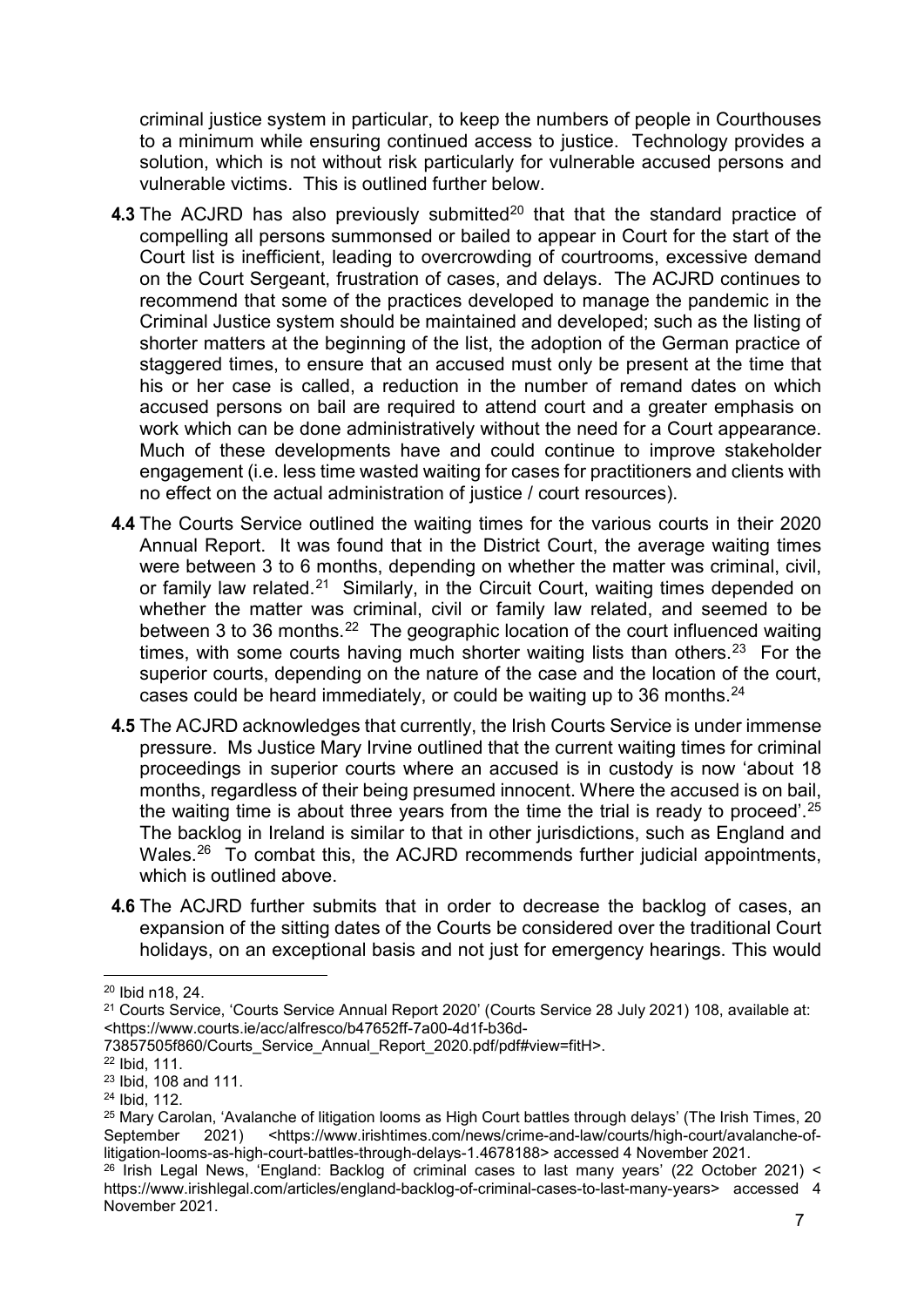be in direct response to the backlog of cases created due to COVID-19, and would be recommended for a limited period only.

**4.7** The ACJRD also recommends that consideration be given to increasing the length of time per day that judges hear cases. This would be in direct response to the backlog of cases created due to COVID-19, and would be recommended for a limited period only, and for a limited number of courts. The ACJRD notes that it would not be possible for some courts to extend their day, particularly courts that hear criminal cases. The ACJRD notes that the current system allows for prisoner transfers, and for practitioner-client conferences to occur.

#### <span id="page-8-0"></span>**5. The development of judicial skills**

- **5.1** Currently in Ireland, there is no significant or well-established system of judicial education and training. Training for judges is mandatory since 1996, under Section 19 of the Court and Court Officers Act 1995 (the '1995 Act'), which requires that persons wishing to be considered for judicial office give an undertaking in writing to take "such course or courses of training or education, or both, as may be required by the Chief Justice or President of the Court".<sup>[27](#page-8-1)</sup> Hence, there is a legal obligation on Irish judges to engage in further education once they join the Bench. What has been provided to date is relatively limited: judicial decision-making courses delivered by the Law Society and the Kings Inns, conferences and seminars, bench books, limited induction, shadowing, and funding for judges to attend courses abroad.
- **5.2** Section 48 of the 1995 Act provided that the Minister 'may, with the consent of the Minister for Finance, provide funds for the training and education of judges'. As a result, the former Chief Justice, Liam Hamilton, established the Judicial Studies Institute (JSI) to oversee expenditure and planning for judicial training. However, according to a number of judges participating in a 2007 study undertaken by the Irish Council for Civil Liberties, 'the concept of further education for the judiciary was not initially fully embraced by everyone'.[28](#page-8-2) It was found that the '[r]eluctance to engage in further studies was attributed to the possibility of infringing on judicial independence and because of certain perceptions'.[29](#page-8-3)
- **5.3** From an international perspective, the lack of a formal education and training system for judges is very unusual. In a survey from 2016, it was noted that in all of the 10 European jurisdictions surveyed, there existed mandatory initial or induction training for all new judicial appointees.<sup>[30](#page-8-4)</sup> This included England and Wales. However, no such comprehensive system yet exists in Ireland. A Council of Europe Report on efficiency of justice in European Judicial Systems from 2018 notes that Ireland is one of only three States that do not provide continuous training.[31](#page-8-5)
- **5.4** The establishment of the Judicial Council is considered a significant development in the ongoing process of reform and modernisation of the Irish court system. The functions of the Judicial Council under the Judicial Council Act 2019 (the '2019 Act') include promoting and maintaining excellence in the exercise by judges of their judicial functions, high standards of conduct among judges, the effective and

<span id="page-8-1"></span> <sup>27</sup> Court and Court Officers Act 1995, Section 19.

<span id="page-8-2"></span><sup>&</sup>lt;sup>28</sup> Tanya Ward, 'Justice Matters: Independence, Accountability, and the Irish Judiciary' (Irish Council for Civil Liberties, 2007) 60.

<span id="page-8-3"></span> $29$  Ibid.

<span id="page-8-4"></span><sup>&</sup>lt;sup>30</sup> Directorate General for Internal Policies of the European Union, 'The Training of Judges and Legal Practitioners' (2017).

<span id="page-8-5"></span><sup>&</sup>lt;sup>31</sup> European Commission for the Efficiency of Justice, 'European Judicial Systems: Efficiency and Quality of Justice' (2018).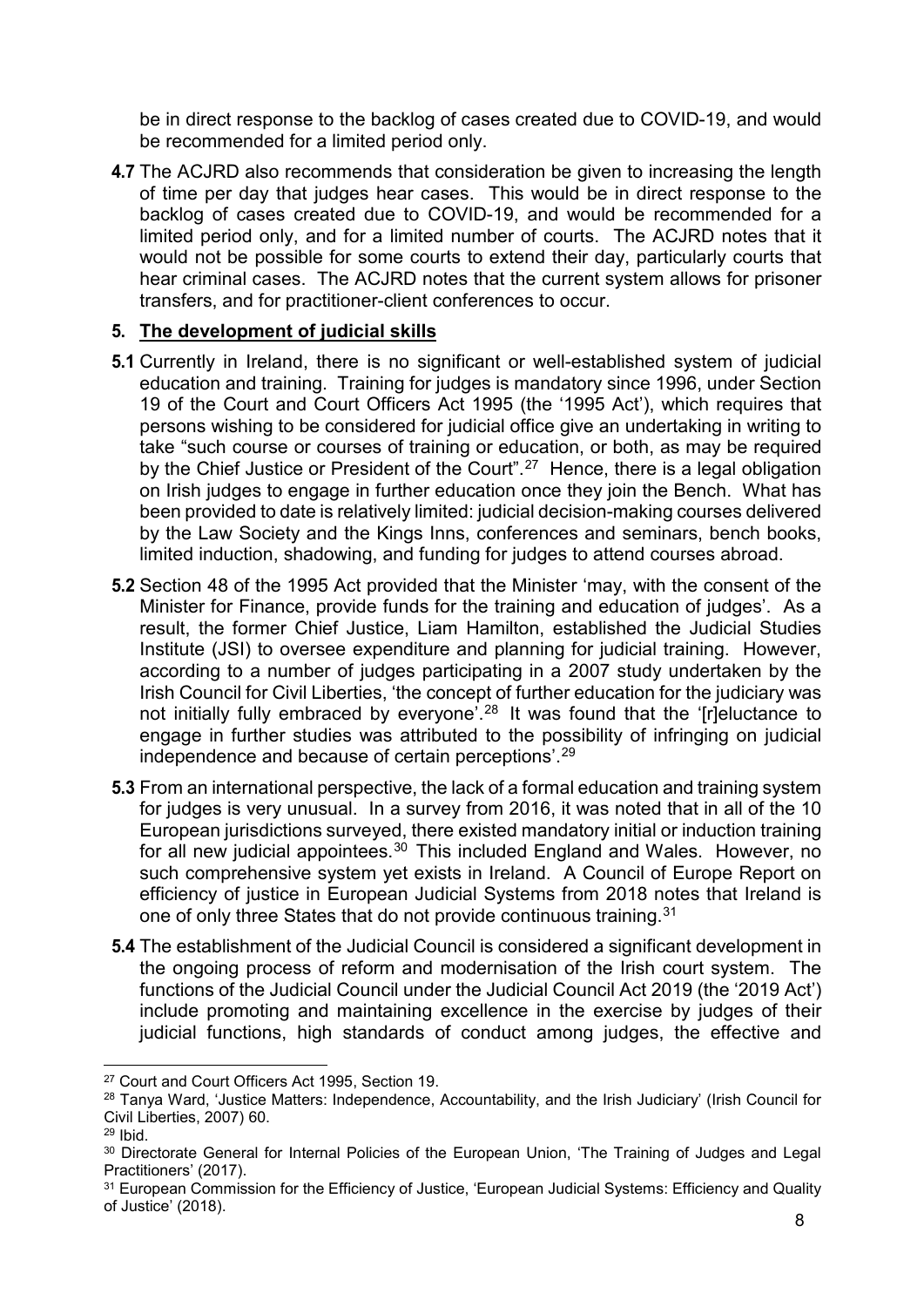efficient use of resources, continuing education of judges, respect for the independence of the judiciary, and public confidence in the judiciary and the administration of justice.[32](#page-9-0)

- **5.5** The Judicial Studies Committee was established on the 10th of February 2020, under the 2019 Act. Its function is to provide for the continuing education of judges. A key approach to judicial training is that judges (insofar as is possible) train judges. Mindful of this international best practice, the Judicial Council specified that the appointed Director must be a sitting judge who would devote at least 50% of her working time to judicial studies.<sup>[33](#page-9-1)</sup> In July of 2020, the Board appointed Ms. Justice Mary Rose Gearty of the High Court following a competitive interview process.<sup>[34](#page-9-2)</sup>
- **5.6** Since July 2020, every new judge has undergone ethics induction training, while outside experts have given "Judgecraft" courses to more than half the judiciary. More are scheduled over the coming months.<sup>[35](#page-9-3)</sup> Judges will also have to undergo a course to improve the courtroom experience of vulnerable witnesses, which is in line with the O'Malley report commissioned in the wake of the 2018 Belfast rape trial.<sup>[36](#page-9-4)</sup> Judges are now also being offered courses on unconscious bias, developed with the help of the King's Inns. $37$  Judge O'Connor stressed that the judicial training courses will not infringe upon judicial independence, as the courses are 'not about the law, it's about how we treat people in court'.<sup>[38](#page-9-6)</sup>
- **5.7** The Irish Council for Civil Liberties along with the National University of Ireland Galway, Limerick University, and the Whittaker Institute and School of Law hosted a seminar on 'Judicial Education and Training in Twenty-First Century Ireland: European and International Perspectives' in September 2021. The seminar discussed topics such as Judicial Education and Training in Ireland, Judicial Skills and Judgecraft, and Developing Judicial Skills in Ireland. The ACJRD recommends that the report from this seminar be reviewed once available and that any recommendations from this seminar be considered.
- **5.8** The ACJRD recommends that further attention be given to the provision of courses to the judiciary on the treatment of vulnerable witnesses in courtrooms, in line with recommendation 9.1 of the 'Supporting a Victim's Journey: A plan to help victims and vulnerable witnesses in sexual violence cases' implementation plan, and that all judges dealing with such cases should undertake this training.  $39$
- **5.9** In addition to the above, the ACJRD notes that that there is considerable research evidence which shows that levels of public confidence and compliance are closely

<span id="page-9-0"></span> $32$  Judicial Council Act 2019.

<span id="page-9-1"></span><sup>33</sup> Judicial Council of Ireland, 'Judicial Studies Committee' (October 2021) <https://judicialcouncil.ie/judicial-studies-committee/> accessed 4 November 2021. <sup>34</sup> Ibid.

<span id="page-9-3"></span><span id="page-9-2"></span><sup>&</sup>lt;sup>35</sup> Mary Carolan, 'New to the Bench: Judges to be trained for the first time' (The Irish Times 17 September 2021) <https://www.irishtimes.com/news/crime-and-law/new-to-the-bench-judges-to-be-trained-for-thefirst-time-1.4676043> accessed 4 November 2021.

<span id="page-9-4"></span><sup>36</sup> Tom O'Malley, 'Review of Protections for Vulnerable Witnesses in the Investigation and Prosecution of Sexual Offences (O'Malley)' (Department of Justice and Equality, July 2020) available at:

<sup>&</sup>lt;https://www.justice.ie/en/JELR/Review\_of\_Protections\_for\_Vulnerable\_Witnesses\_in%20the\_Investiga tion and Prosecution of Sexual Offences.pdf/Files/Review of Protections for Vulnerable Witnesses in%20the Investigation and Prosecution of Sexual Offences.pdf>.

<span id="page-9-5"></span> $\overline{37}$  Ibid, n33.

<span id="page-9-6"></span><sup>38</sup> Mary Carolan, 'New to the Bench: Judges to be trained for the first time' (The Irish Times 17 September 2021) <https://www.irishtimes.com/news/crime-and-law/new-to-the-bench-judges-to-be-trained-for-thefirst-time-1.4676043> accessed 4 November 2021.

<span id="page-9-7"></span><sup>39</sup> Ibid n15.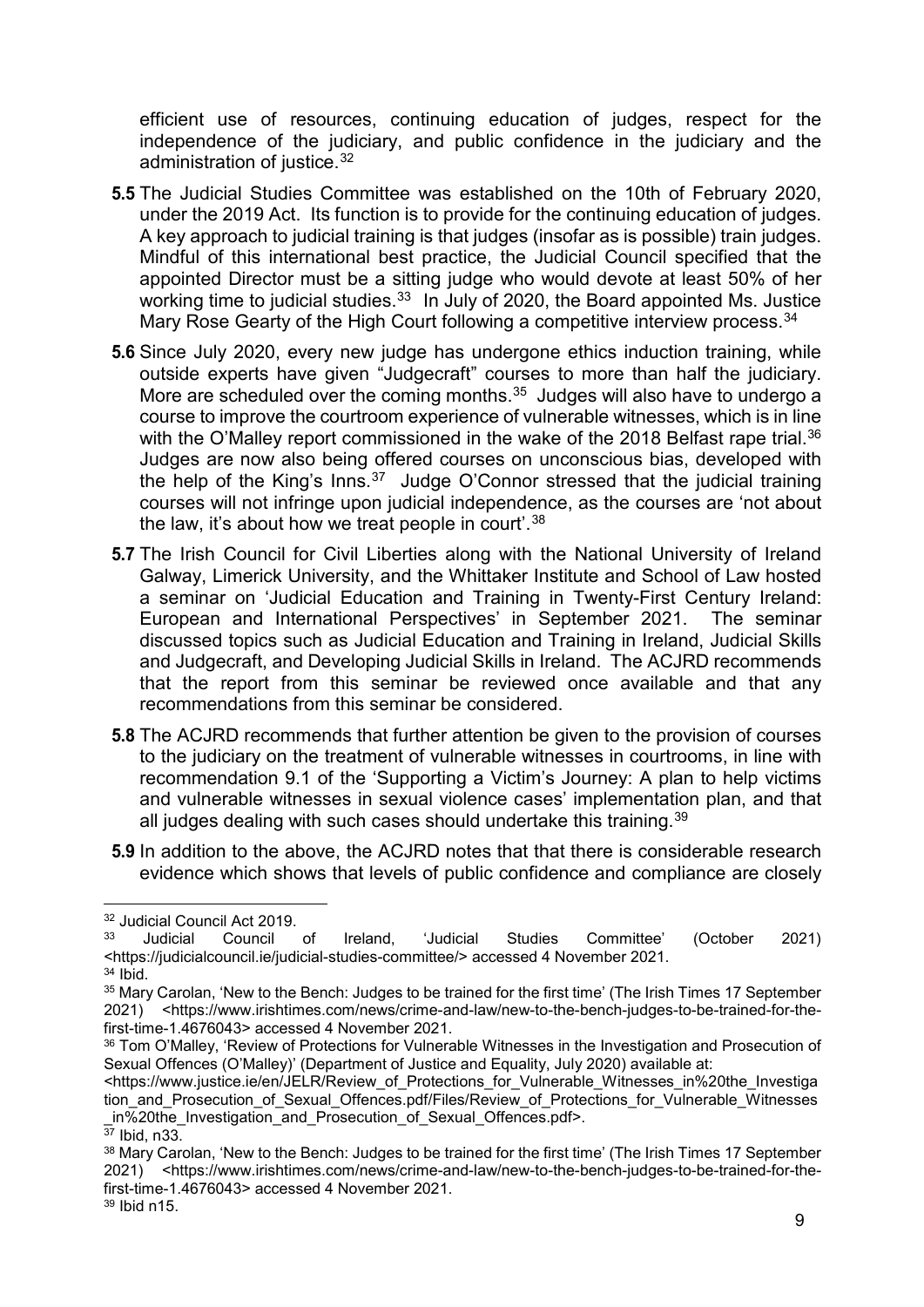linked with how people perceive that they are treated. In a review commissioned by the Department of Justice and Equality, of public confidence in the criminal justice system, Professor Claire Hamilton and Dr Lynsey Black found that:

*'Training in enhanced interpersonal communication may be particularly important here. One example is a one-day training programme developed by the Center for Court Innovation, the Bureau of Justice Assistance, and the National Judicial College in four US courts, aimed at helping judges and other staff improve their courtroom communication skills. The project's evaluation revealed that the one-day training resulted in improved communication in almost all of the targeted areas, evidenced by pre- and post-training observations conducted by researchers*'. [40](#page-10-1)

- **5.10** Further to the above, the ACJRD notes that procedural justice principles regarding respect and fairness are also key in this regard and should form part of judicial training. The ACJRD recommends that research be conducted on judicial training and education institutions in other common-law jurisdictions, and that the Judicial Studies Committee ensure international best practice when establishing and introducing new courses for Irish judges. The ACJRD also recommends that as part of this research that the Working Group and the Judicial Studies Committee review the LSRA studies on education received by solicitors and barristers.
- **5.11** The ACJRD finally strongly recommends that all judges (and relevant Court Services staff) receive the necessary training to account for any new technologies introduced into the Irish Courts Service. All training must be completed prior to the introduction of any such systems.

#### <span id="page-10-0"></span>**6. Increased Efficiency in the Judicial System**

- **6.1** The Civil and Criminal Law Miscellaneous Provisions Act 2020 has facilitated a greater use of technology within the justice system in Ireland to ensure that the system remains functional during the COVID-19 pandemic. The Act was commenced in August 2020.
- **6.2** Section 11 of the Act places remote civil hearings on the same legal footing as proceedings held in a physical courtroom, recognising the court's recent move towards facilitating remote hearings.
- **6.3** Section 23 of the Act lays out the instances where it is appropriate for criminal proceedings to be held remotely, however these circumstances are quite limited. Should it be deemed appropriate for proceedings to be held remotely, they are to be placed on the same legal footings as proceedings held in a physical courtroom.

**6.4** The Act has also introduced the following provisions:

- the introduction of statements of truth instead of affidavits and statutory declarations for civil matters;
- the lodgement of documents with the courts by electronic means, or e-filing;
- provision for the wider use of video links between persons in custody and the courts;

<span id="page-10-1"></span> <sup>40</sup> Claire Hamilton and Lynsey Black, 'An Evidence Review of Confidence in Criminal Justice Systems' (Department of Justice and Equality, December 2019) 91, available at:

<sup>&</sup>lt;https://www.justice.ie/en/JELR/An\_Evidence\_Review\_of\_Confidence\_in\_Criminal\_Justice\_Systems\_(2 019).pdf/Files/An\_Evidence\_Review\_of\_Confidence\_in\_Criminal\_Justice\_Systems\_(2019).pdf>.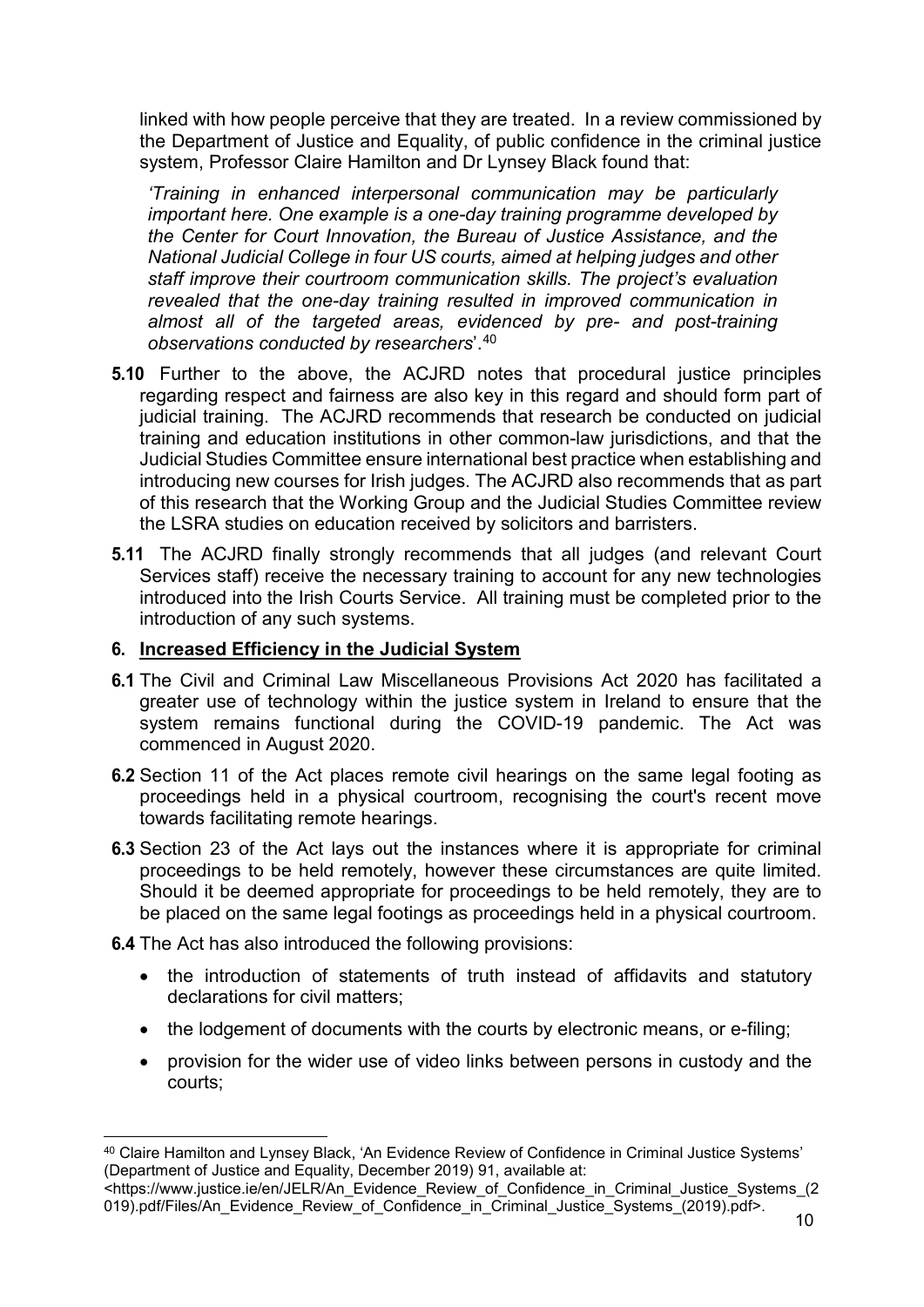- enhancing and widening the existing provisions on giving evidence through video link;
- providing for appeals (to the Court of Appeal and the Supreme Court) in criminal proceedings to take place via remote hearing;
- providing for the remote meetings of State bodies; and
- provisions making it easier to alter the operating hours and sitting locations of the District Court.[41](#page-11-0)
- **6.5** The Act makes it an offence for a person who interferes with or obstructs the remote hearing to be guilty of an offence and shall be liable on summary conviction to a class A fine or to imprisonment for a term not exceeding 2 months, or both, or on conviction on indictment, to a fine not exceeding €50,000, or to imprisonment for a term not exceeding 3 years, or both.
- **6.6** In a report to the Oireachtas, Dr Rónán Kennedy of NUI Galway warned that remote hearings 'fall short of the full experience of a real courtroom'.<sup>[42](#page-11-1)</sup> According to the report, very little research has been conducted nationally on the sudden pivot to remote hearings.[43](#page-11-2)
- **6.7** Dr Kennedy's report notes that introducing technology without considering the physical layout of courtrooms 'may undermine perceptions of justice'.[44](#page-11-3) Dr Kennedy's report notes that while increasing access to justice and reducing the costs of judicial proceedings 'may sound like a desirable outcome, but there is little value in increasing access to justice if the quality of justice is undermined in doing so'.[45](#page-11-4)
- **6.8** A survey in England and Wales by the Civil Justice Council found the majority of lawyer respondents 'felt that remote hearings were worse than hearings in person overall'.[46](#page-11-5)
- **6.9** Mema Byrne BL, in a submission to the Joint Oireachtas Committee on Justice Courts and Courthouses noted that not all litigants possess the appropriate technology, have access to the appropriate facilities, or have the capability (due to vulnerability or otherwise) to participate in a remote hearing.[47](#page-11-6)
- **6.10** The ACJRD commends the swift pivot to remote hearings that protected individuals involved in litigation during the COVID-19 pandemic. To avoid some of the limitations outlined above, the ACJRD recommends that:
	- **6.10.1** Further research be done on remote hearings in criminal and civil proceedings, to ensure access to justice is protected, and vulnerable individuals are not being denied such access;
	- **6.10.2** Access to in-person hearings in local courts are facilitated in a manner which meets the reasonable needs of all citizens; and

<span id="page-11-0"></span> <sup>41</sup> Civil and Criminal Law Miscellaneous Provisions Act 2020.

<span id="page-11-1"></span><sup>42</sup> Dr Rónán Kennedy, 'Algorithms, Big Data and Artificial Intelligence in the Irish Legal Services Market' (February 2021) 25.

<span id="page-11-2"></span> $43$  Ibid.

<span id="page-11-3"></span><sup>44</sup> Ibid.

<span id="page-11-4"></span><sup>45</sup> Ibid.

<span id="page-11-5"></span><sup>46</sup> Civil Justice Council, 'Rapid Review: The Impact of COVID-19 on the Civil Justice System' (June 2020)

<span id="page-11-6"></span><sup>47</sup> Bar of Ireland, 'Opening Statement To The Joint Committee On Justice Courts and Courthouses 2021' (September 2021) 2.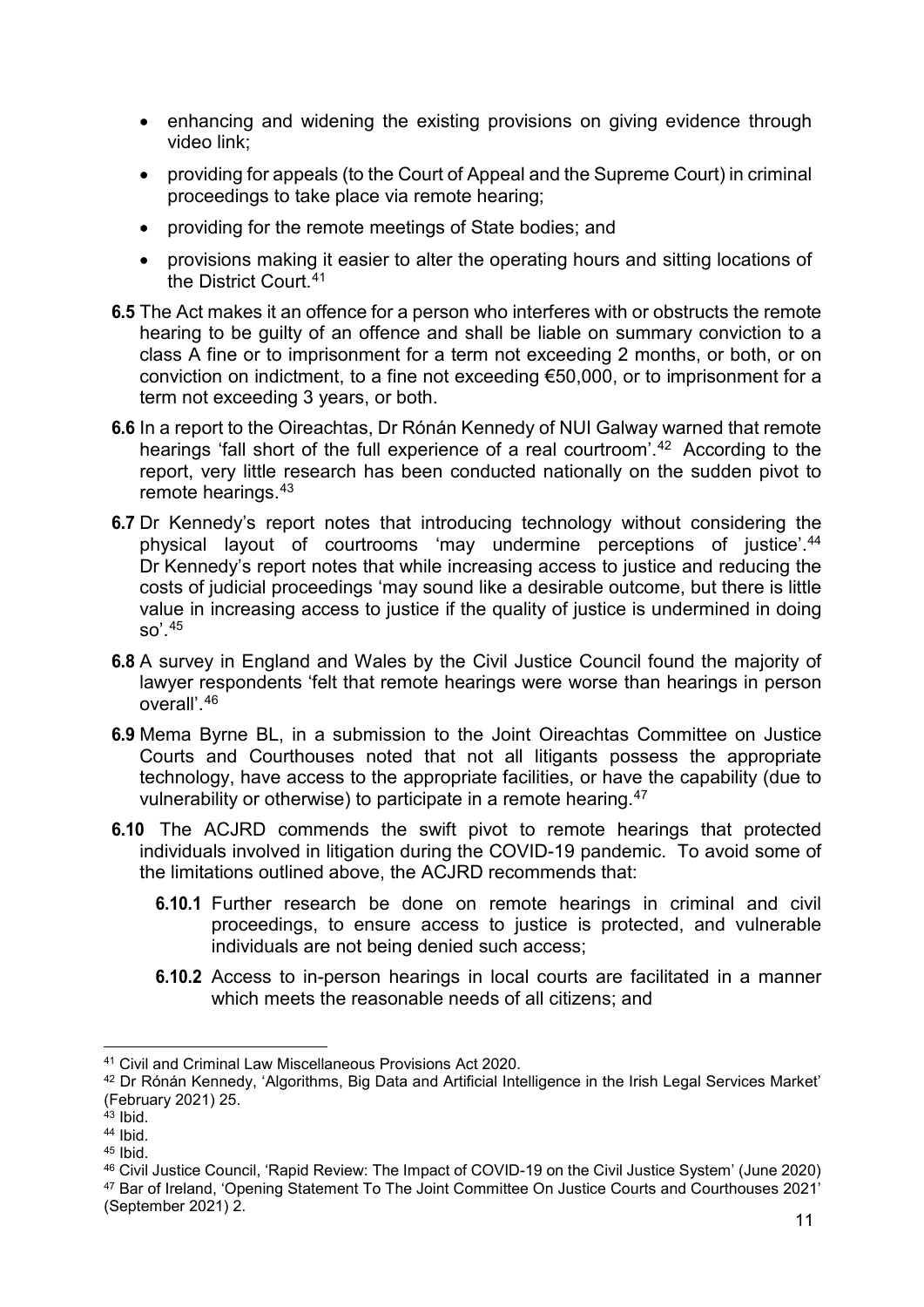- **6.10.3** All courts should have adequate technological facilities to support remote hearings together with hearing meeting rooms so that participants with inadequate facilities of their own may use such a room to participate in their own hearing.
- **6.11** In addition to remote hearings, the ACJRD has previously recommended<sup>48</sup> and continues to support the introduction of an integrated digital development strategy, to be developed for the entire justice system with the objective of proportionally balancing the rights of individuals with the interest of society in the administration of justice and prosecution of crime. An integrated digital development strategy will help ensure the agility and sustainability of the justice system through the COVID-19 pandemic and beyond.
- **6.12** The ACJRD has previously recommended<sup>[49](#page-12-1)</sup> the introduction of a robust data analytics structure, and centralised data hub which would provide reliable empirical evidence to support policy making. In the Department of Justice Action Plan for 2021, the development of a three-year plan for the 'expansion of the Criminal Justice Operational Hub, facilitating greater automation of information exchange between criminal justice agencies, as well as access to data-informed insights to support policy development' was outlined.<sup>[50](#page-12-2)</sup> The ACJRD believes that this is essential to an effective and responsive criminal justice system. The collection of this data will inform future policy and highlight areas of inefficiency within the criminal justice system that require reform.
- **6.13** The ACJRD has noted the Department of Justice Data & Research Strategy 2018 – 2020 and welcomes the acknowledgment of the vital importance of data and commitment to improving access to and use of data, information and research leading to more effective policy making.<sup>[51](#page-12-3)</sup>
- **6.14** In particular, the ACJRD commends the aim of said Strategy to '[e]stablish a Data Evaluation Research and Analytics Unit working in the Corporate area with partnerships around the Justice Sector, the Central Statistics Office and other stakeholders, e.g. Open Data, National Data Infrastructure (NDI).'[52](#page-12-4)
- **6.15** In addition to the above centralized data hub, the ACJRD supports a greater, but proportionate, use of technology to ensure that there is balance between the general interest of society in the prosecution of crime and the protection of the rights of individual citizens, particularly vulnerable victims and accused persons, to ensure that we maintain a fair and rational justice system during the pandemic and into the future.
- **6.16** In his 2021 report, Dr Kennedy warned that artificial intelligence (AI) software designed to introduce such efficiencies in the justice system could "learn" to discriminate in ways that are illegal, focusing on characteristics that are proxies for social class, race or gender.<sup>[53](#page-12-5)</sup> The ACJRD notes that research is only beginning to

<span id="page-12-0"></span> <sup>48</sup> Ibid n18.

<span id="page-12-1"></span><sup>49</sup> Ibid n18, 22.

<span id="page-12-2"></span><sup>50</sup> Department of Justice and Equality, 'Justice Plan 2021' (Department of Justice and Equality, February 2021) 46, available at:

<sup>&</sup>lt;https://www.justice.ie/en/JELR/Department\_of\_Justice\_Action\_Plan\_2021.pdf/Files/Department\_of\_Ju stice\_Action\_Plan\_2021.pdf>.

<span id="page-12-3"></span><sup>51</sup> Department of Justice and Equality, 'Data & Research Strategy 2018 – 2020: Supporting delivery of "A safe, fair and inclusive Ireland'' (July 2018).

<span id="page-12-4"></span><sup>52</sup> Ibid, 3.

<span id="page-12-5"></span><sup>53</sup> Ibid n42, 53.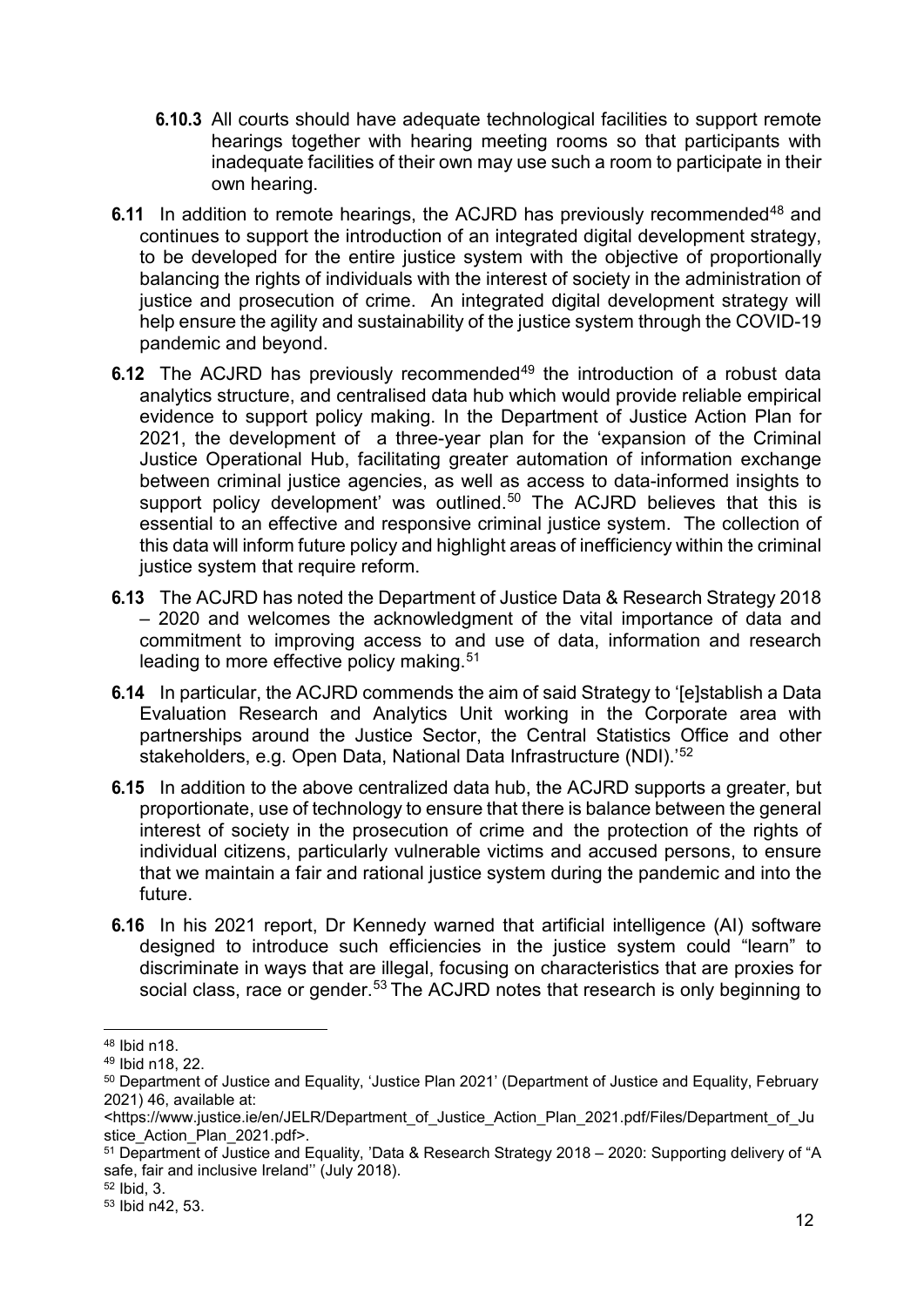uncover the implications of algorithmic justice and recommends that any implementation of such systems should proceed cautiously.

**6.17** The Council of Bars and Law Societies of Europe has considered the use of AI in detail, and has found that:

'*Much debate is still needed critically to assess what role, if any, AI tools should play in our justice systems. Change should be embraced where it improves or at least does not worsen the quality of our justice systems. However, fundamental rights and adherence to ethical standards that underpin institutions based on the rule of law, cannot be subordinated to mere efficiency gains or cost saving benefits, whether for court users or judicial authorities'. [54](#page-13-1)*

- **6.18** In order to avoid inadvertently increasing inequalities in the Irish justice system, the ACJRD recommends that prior to the broad introduction of any such technologies, the Department of Justice conducts rigorous pilot testing, all well as researching international best practice in the area, to ensure the fairness of such a system.
- **6.19** As recommended above, the ACJRD strongly recommends that all judges and relevant Court Services staff receive rigorous training in any new technologies, prior to the introduction of same.

#### <span id="page-13-0"></span>**7. Conclusion**

- **7.1** The ACJRD considers that the terms of reference and scope of the Working Group is sufficiently broad enough to provide for necessary additional judicial appointments over the next five years.
- **7.2** The ACJRD recognizes the importance of each of the four themes identified by the Department of Justice. The ACJRD recommendations are set out in-brief below:

*Theme 1*

- The ACJRD recommends a review of the current legislation which regulates the number of Irish judges, and would support an expansion of the number of judges in Irish Courts, at every level.
- The ACJRD recommends an immediate review of every court in Ireland, across every level, which would include the estimated retirement age of judges, an examination of the waiting times for cases to be heard in each court, and an examination of how cases are being granted priority over others in each court. The ACJRD also recommends a review of the volume of cases heard in each court, including the types of cases. Once this review is concluded, one may then have a better idea of what judges are required, and for which courts they will be required.
- The ACJRD recommends that the Working Group conduct extensive research and give consideration to international best practice on judicial appointment levels, and examine current backlogs, future population growth, future judicial retirement, and future developments in the use of technology in courts.
- The ACJRD recommends that the Working Group conduct a consultation with currently sitting judges in Irish Courts, to consider their workloads, waitlists, and

<span id="page-13-1"></span> <sup>54</sup> Council of Bars and Law Societies of Europe, 'CCBE Considerations On The Legal Aspects Of Artificial Intelligence' (March 2020) 20.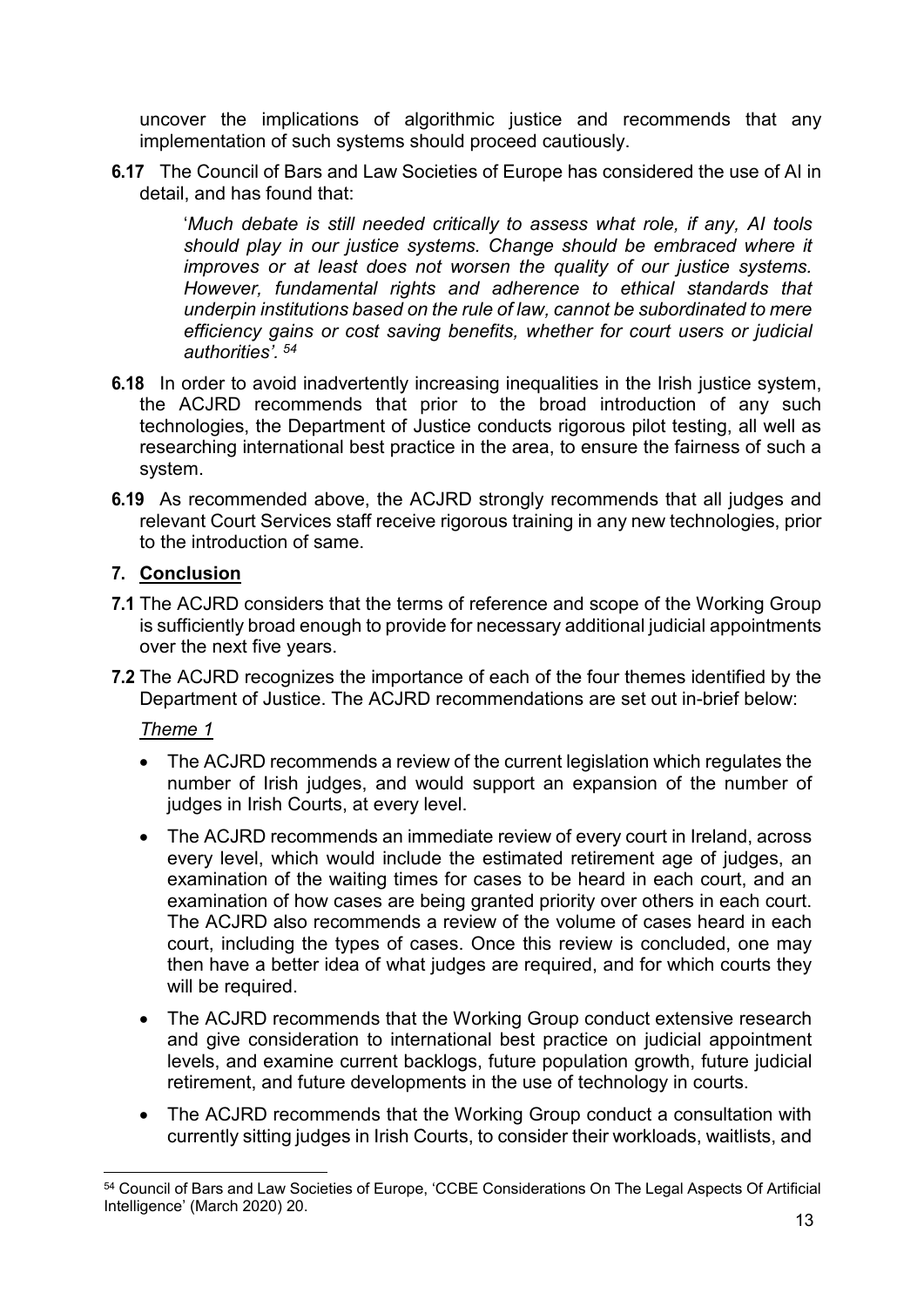recommendations for future appointments.

• The ACJRD recommends that the Working Group conduct a specific examination on the length of time accused persons are being remanded in custody prior to trial, and consider international best practice in this area.

#### *Theme 2*

- The ACJRD continues to recommend that some of the practices developed to manage the pandemic in the Criminal Justice system should be maintained and developed; such as the listing of shorter matters at the beginning of the list, the adoption of the German practice of staggered times, to ensure that an accused must only be present at the time that his or her case is called, a reduction in the number of remand dates on which accused persons on bail are required to attend court and a greater emphasis on work which can be done administratively without the need for a Court appearance.
- The ACJRD recommends that in order to decrease the backlog of cases, an expansion of the sitting dates of the Courts be considered over the traditional Court holidays, on an exceptional basis and not just for emergency hearings. This would be in direct response to the backlog of cases created due to COVID-19, and would be recommended for a limited period only.

#### *Theme 3*

- The ACJRD recommends that further attention be given to the provision of courses to the judiciary on the treatment of vulnerable witnesses in courtrooms, and that all judges are encouraged to undertake this training.
- The ACJRD further recommends that research be conducted on judicial training and education institutions in other common-law jurisdictions, and that the Judicial Studies Committee ensure international best practice when establishing and introducing new courses for Irish judges.
- The ACJRD finally strongly recommends that all judges (and relevant Court Services staff) receive the necessary training to account for any new technologies introduced into the Irish Courts Service. All training must be completed prior to the introduction of any such systems.

#### *Theme 4*

- The ACJRD commends the swift pivot to remote hearings that protected individuals involved in litigation during the COVID-19 pandemic. To avoid some of the limitations outlined above, the ACJRD recommends that:
	- o Further research be done on remote hearings in criminal and civil proceedings, to ensure access to justice is protected, and vulnerable individuals are not being denied such access. This research could also include the quality of justice being delivered by the remote hearings, compared to physical attendance;
	- $\circ$  Access to in-person hearings in local courts are facilitated in a manner which meets the reasonable needs of all citizens; and
	- o All courts should have adequate technological facilities to support remote hearings together with hearing meeting rooms so that participants with inadequate facilities of their own may use such a room to participate in their own hearing.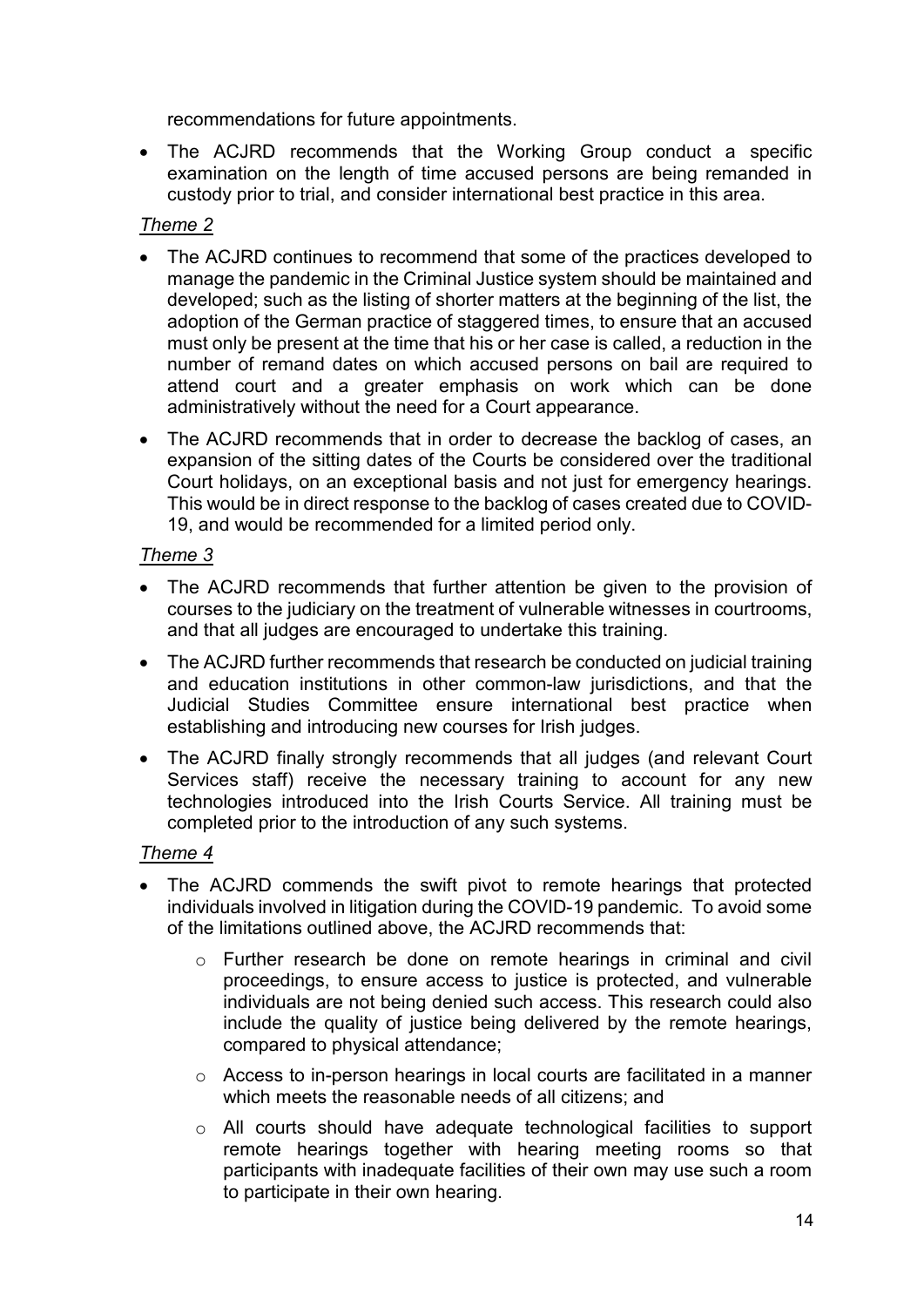- In addition to remote hearings, the ACJRD has previously recommended<sup>[55](#page-15-0)</sup> and continues to support the introduction of an integrated digital development strategy and centralised data hub, to be developed for the entire justice system with the objective of proportionally balancing the rights of individuals with the interest of society in the administration of justice and prosecution of crime. An integrated digital development strategy will help ensure the agility and sustainability of the justice system through the COVID-19 pandemic and beyond.
- In order to avoid inadvertently increasing inequalities in the Irish justice system, the ACJRD recommends that prior to the broad introduction of any such technologies, the Department of Justice conduct rigorous pilot testing, all well as researching international best practice in the area, to ensure the fairness of such a system.
- **7.3** The ACJRD considers the establishment of the Working Group to be an excellent step forward in addressing the shortage of judges in the Irish judiciary, and believes that over the next five years, real change can be implemented.

<span id="page-15-0"></span> <sup>55</sup> Ibid n18.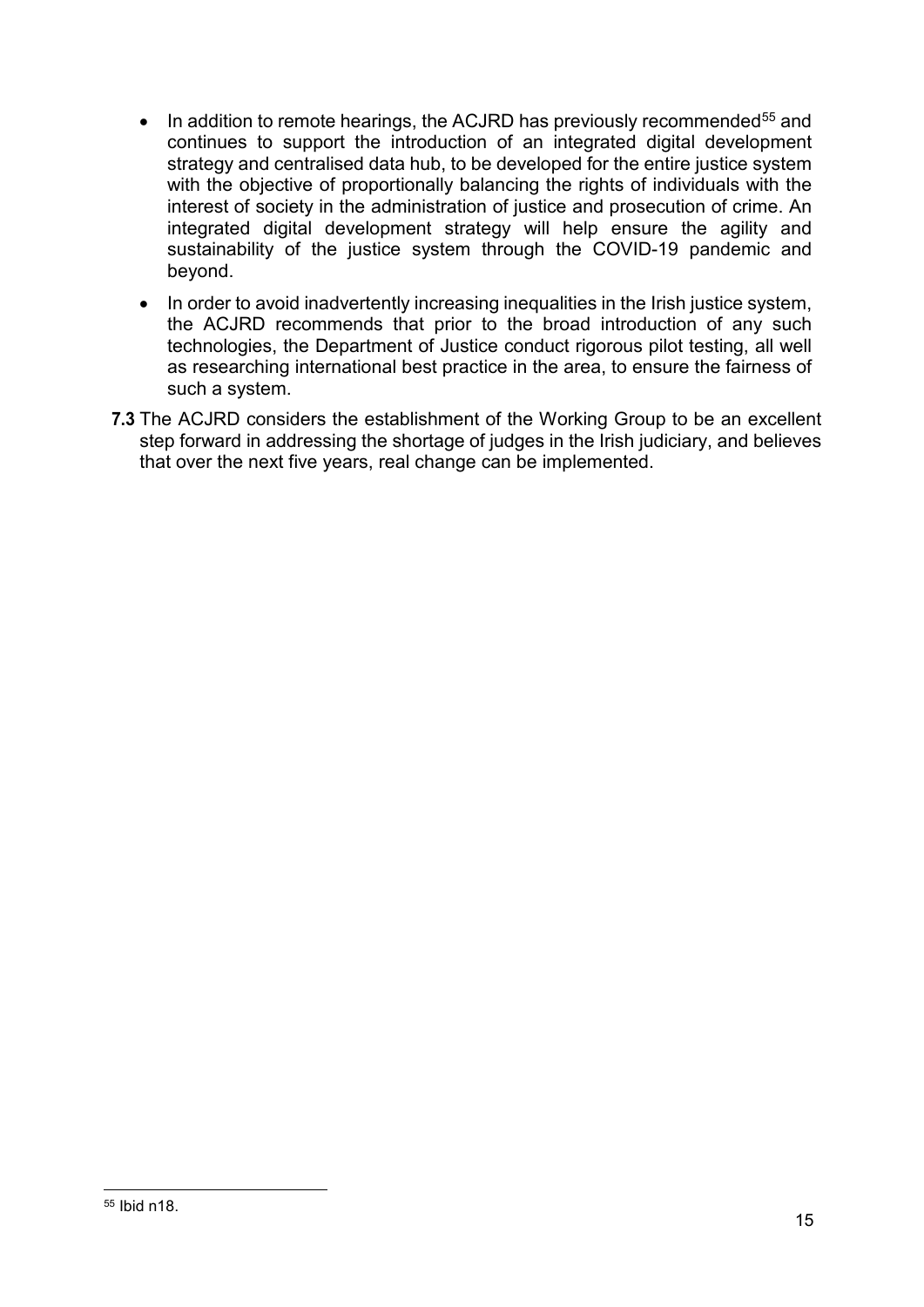#### **BIBLIOGRAPHY**

<span id="page-16-0"></span>ACJRD Members

#### **Books and Texts**

- Association for Criminal Justice Research and Development, 'Submission to the Department of Justice and Equality: Criminal Justice Sector Strategy' (ACJRD August 2020)
- Bar of Ireland, 'Opening Statement To The Joint Committee On Justice Courts and Courthouses 2021' (September 2021)
- Carolan, M., 'Avalanche of litigation looms as High Court battles through delays' (The Irish Times, 20 September 2021) available at <https://www.irishtimes.com/news/crime-and-law/courts/high-court/avalancheof-litigation-looms-as-high-court-battles-through-delays-1.4678188>
- Carolan, M., 'New to the Bench: Judges to be trained for the first time' (The Irish Times 17 September 2021) available at <https://www.irishtimes.com/news/crime-andlaw/new-to-the-bench-judges-to-be-trained-for-the-first-time-1.4676043>
- Carolan, M. and Leahy, P., 'Judicial appointments to be rushed through after cases<br>cancelled' (The lrish Times, 1 October 2021) available at cancelled' (The Irish Times, 1 October 2021) available at <https://www.irishtimes.com/news/crime-and-law/courts/high-court/judicialappointments-to-be-rushed-through-after-cases-cancelled-1.4688755>
- Civil Justice Council, 'Rapid Review: The Impact of COVID-19 on the Civil Justice System' (June 2020)
- Council of Bars and Law Societies of Europe, 'CCBE Considerations On The Legal Aspects Of Artificial Intelligence' (March 2020)
- Courts Service, 'Courts Service Annual Report 2020' (Courts Service 28 July 2021) available at: <https://www.courts.ie/acc/alfresco/b47652ff-7a00-4d1f-b36d-73857505f860/Courts Service Annual Report 2020.pdf/pdf#view=fitH>.
- Department of Justice and Equality, 'Data & Research Strategy 2018 2020: Supporting delivery of "A safe, fair and inclusive Ireland'' (July 2018)
- Department of Justice and Equality, 'Justice Plan 2021' (Department of Justice and Equality, February 2021) available at: <https://www.justice.ie/en/JELR/Department\_of\_Justice\_Action\_Plan\_2021.pdf /Files/Department\_of\_Justice\_Action\_Plan\_2021.pdf>.
- Department of Justice and Equality, 'Open Consultation Judicial Planning Working Group' (Department of Justice, October 2021) available at <https://www.justice.ie/en/JELR/Pages/Open-Consultation%E2%80%93Judicial-Planning-Working-Group> accessed 1 November 2021
- Department of Justice and Equality, 'Supporting a Victim's Journey: A plan to help victims and vulnerable witnesses in sexual violence cases' (Department of Justice and Equality, October 2020) available at: <https://www.justice.ie/en/JELR/Supporting\_a\_Victims\_Journey.pdf/Files/Supp orting\_a\_Victims\_Journey.pdf>.
- Directorate General for Internal Policies of the European Union, 'The Training of Judges and Legal Practitioners' (2017).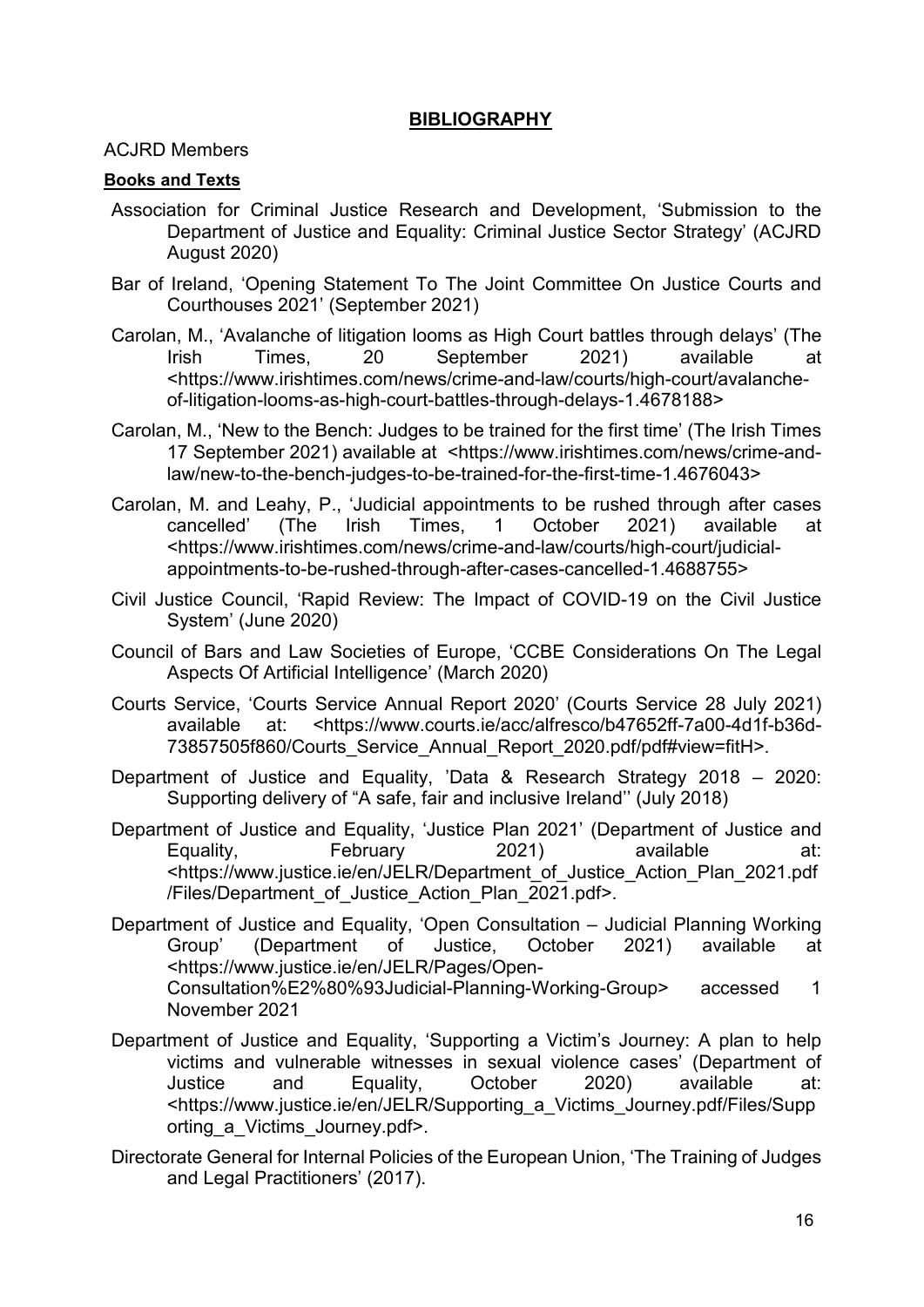- European Commission for the Efficiency of Justice, 'European Judicial Systems: CEPEJ Evaluation Report' (2020)
- European Commission for the Efficiency of Justice, 'European Judicial Systems: Efficiency and Quality of Justice' (2018)
- Gilhooly, S., 'The Pandemic President' (2021) 88 The Parchment
- Hamilton, C., and Black, L., 'An Evidence Review of Confidence in Criminal Justice Systems' (Department of Justice and Equality, December 2019)
- Irish Legal News, 'England: Backlog of criminal cases to last many years' (22 October 2021) available at <https://www.irishlegal.com/articles/england-backlog-ofcriminal-cases-to-last-many-years>
- Irish Times View, 'The Irish Times view on court resources: running out of judges' (The<br>Irish Times 4 October 2021) available at Irish Times 4 October 2021) available at <https://www.irishtimes.com/opinion/editorial/the-irish-times-view-on-courtresources-running-out-of-judges-1.4690930>
- Judicial Council of Ireland, 'Judicial Studies Committee' (October 2021) available at <https://judicialcouncil.ie/judicial-studies-committee/>
- Keena, C., 'Submissions invited on resourcing of courts' (The Irish Times 18 October 2021) available at <https://www.irishtimes.com/news/crime-andlaw/submissions-invited-on-resourcing-of-courts-1.4703064>
- Kennedy, R., 'Algorithms, Big Data and Artificial Intelligence in the Irish Legal Services Market' (February 2021)
- Kuhn, C. and Kipper, O., 'UK Should Consider Germany's Model For Criminal Justice' (Law360, June 2020) available at <https://www.law360.com/articles/1280859/uk-should-consider-germany-smodel-for-criminal-justice>
- McQuinn, C., 'Pent-up demand' in courts for debt cases as Covid protections end, Minister told' (The Irish Times 19 July 2021) available at <https://www.irishtimes.com/news/politics/pent-up-demand-in-courts-for-debtcases-as-covid-protections-end-minister-told-1.4623906>
- O'Malley, T., 'Review of Protections for Vulnerable Witnesses in the Investigation and Prosecution of Sexual Offences (O'Malley)' (Department of Justice and Equality, July 2020) available at: <https://www.justice.ie/en/JELR/Review\_of\_Protections\_for\_Vulnerable\_Witne sses in%20the Investigation and Prosecution of Sexual Offences.pdf/Files/ Review of Protections for Vulnerable Witnesses in%20the Investigation an d\_Prosecution\_of\_Sexual\_Offences.pdf>.
- Ward, T., 'Justice Matters: Independence, Accountability, and the Irish Judiciary' (Irish Council for Civil Liberties, 2007)

#### **Legislation**

#### *Ireland*

Civil and Criminal Law (Miscellaneous Provisions) Act 2020

Civil Law **(**Miscellaneous Provisions) Act 2021